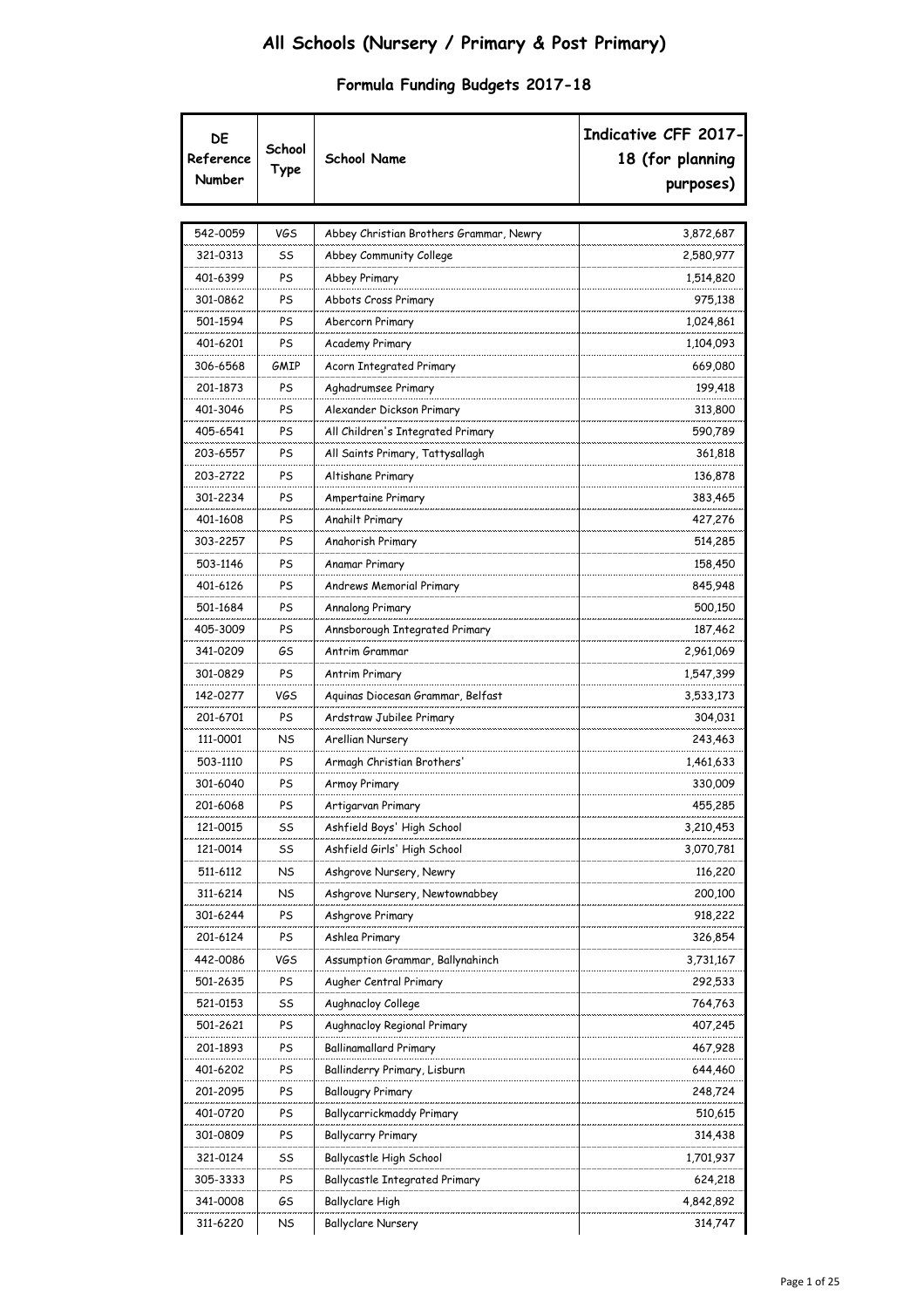| DE<br>Reference<br>Number | School<br>Type | <b>School Name</b>                             | Indicative CFF 2017-<br>18 (for planning<br>purposes) |
|---------------------------|----------------|------------------------------------------------|-------------------------------------------------------|
| 301-0631                  | PS             | <b>Ballyclare Primary</b>                      | 1,354,488                                             |
| 321-0134                  | SS             | Ballyclare Secondary School                    | 4,197,183                                             |
| 301-3331                  | PS             | <b>Ballycraigy Primary</b>                     | 456,387                                               |
| 501-1617                  | PS             | <b>Ballydown Primary</b>                       | 885,504                                               |
| 303-2104                  | PS             | Ballyhackett Primary                           | 201,464                                               |
| 311-6166                  | NS             | <b>Ballyhenry Nursery</b>                      | 172,181                                               |
| 301-6170                  | PS             | Ballyhenry Primary                             | 493,294                                               |
| 503-1558                  | PS             | <b>Ballyholland Primary</b>                    | 604,817                                               |
| 401-1650                  | PS             | Ballyholme Primary                             | 1,564,538                                             |
| 301-3315                  | PS             | <b>Ballykeel Primary</b>                       | 1,316,318                                             |
| 201-2298                  | PS             | <b>Ballykelly Primary</b>                      | 920,495                                               |
| 503-2208                  | PS             | Ballylifford Primary                           | 245,258                                               |
| 401-6441                  | PS             | Ballymacash Primary                            | 1,123,038                                             |
| 403-0823                  | PS             | Ballymacrickett Primary                        | 1,016,493                                             |
| 403-0573                  | PS             | Ballymacward Primary                           | 255,107                                               |
| 401-6430                  | PS             | Ballymagee Primary                             | 1,067,808                                             |
| 342-0011                  | VGS            | Ballymena Academy                              | 5,223,843                                             |
| 311-0037                  | NS             | Ballymena Nursery                              | 220,436                                               |
| 301-0875                  | PS             | Ballymena Primary                              | 839,847                                               |
| 321-0133                  | SS             | <b>Ballymoney High School</b>                  | 2,611,239                                             |
| 305-0866                  | PS             | Ballymoney Model Controlled Integrated Primary | 962,799                                               |
| 311-6034                  | NS             | <b>Ballymoney Nursery</b>                      | 221,385                                               |
| 401-1567                  | PS             | Ballynahinch Primary                           | 661,436                                               |
| 301-0802                  | PS             | <b>Ballynure Primary</b>                       | 405,581                                               |
| 501-6117                  | PS             | Ballyoran Primary                              | 966,897                                               |
| 311-6263                  | NS             | <b>Ballysally Nursery</b>                      | 181,402                                               |
| 301-6252                  | PS             | Ballysally Primary                             | 856,527                                               |
| 101-6076                  | PS             | Ballysillan Primary                            | 600,440                                               |
| 301-0892                  | PS             | Ballytober Primary                             | 309,238                                               |
| 501-2615                  | PS             | Ballytrea Primary                              | 275,458                                               |
| 401-1265                  | PS             | Ballyvester Primary                            | 369,565                                               |
| 401-1566                  | PS             | Ballywalter Primary                            | 504,011                                               |
| 301-6447                  | PS             | <b>Balnamore Primary</b>                       | 343,596                                               |
| 541-0013                  | GS             | Banbridge Academy                              | 5,305,607                                             |
| 521-0047                  | SS             | Banbridge High                                 | 2,120,201                                             |
| 511-6238                  | NS             | Banbridge Nursery                              | 171,162                                               |
| 421-0296                  | SS             | Bangor Academy and 6th Form College            | 6,229,402                                             |
| 405-1680                  | PS             | Bangor Central Integrated Primary              | 1,648,373                                             |
| 442-0015                  | VGS            | Bangor Grammar School                          | 3,747,791                                             |
| 411-0029                  | NS             | Bangor Nursery                                 | 207,638                                               |
| 411-6018                  | NS             | Barbour Nursery                                | 174,620                                               |
| 303-0800                  | PS             | Barnish Primary                                | 203,092                                               |
| 121-0022                  | SS             | Belfast Boys' Model School                     | 4,536,218                                             |
| 342-0077                  | VGS            | Belfast High School                            | 3,961,858                                             |
| 121-0021                  | SS             | Belfast Model School For Girls                 | 4,419,968                                             |
| 142-0028                  | VGS            | Belfast Royal Academy                          | 6,276,079                                             |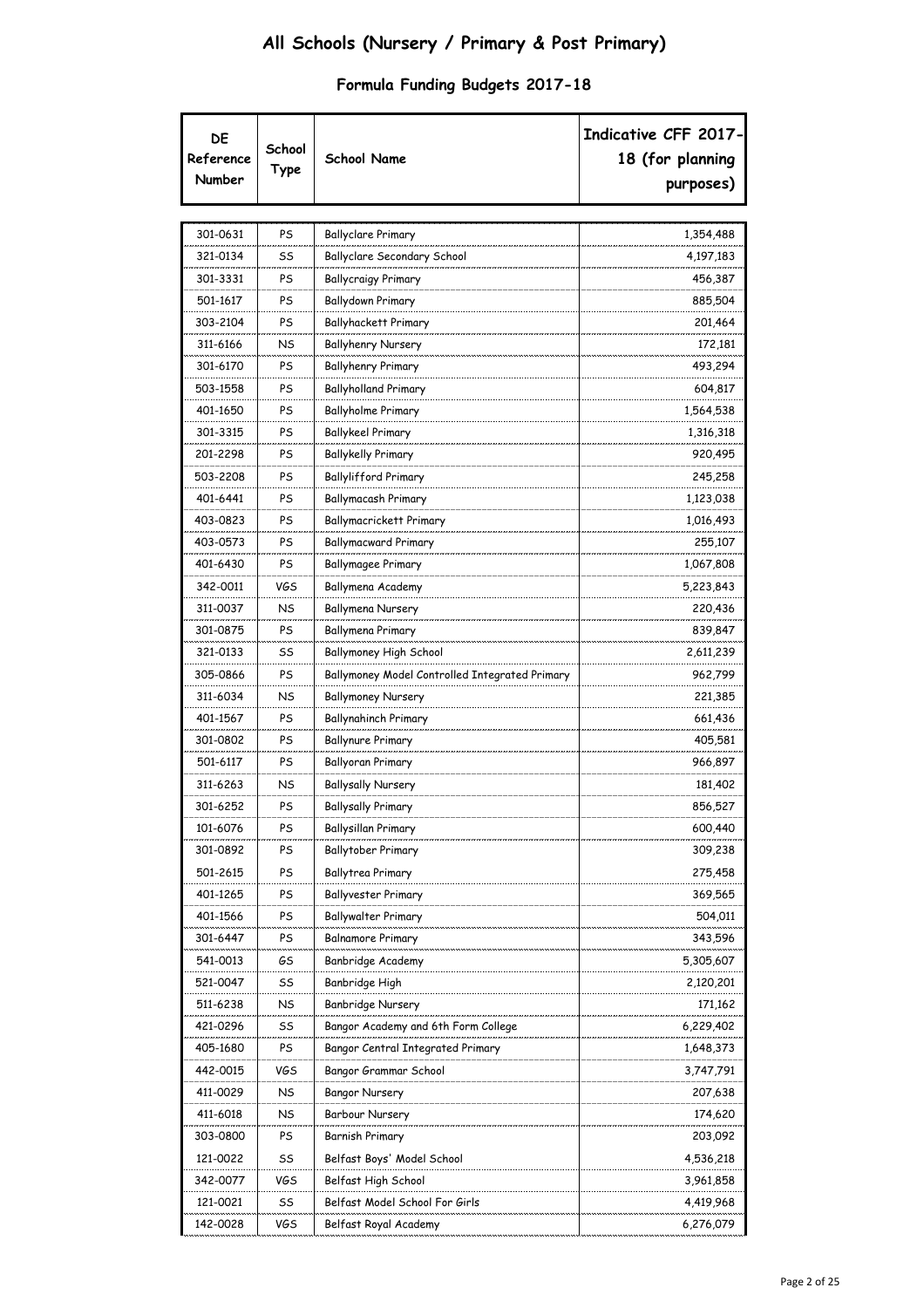| DE<br>Reference<br>Number | School<br>Type | <b>School Name</b>                  | Indicative CFF 2017-<br>18 (for planning<br>purposes) |
|---------------------------|----------------|-------------------------------------|-------------------------------------------------------|
|                           |                |                                     |                                                       |
| 301-2290                  | PS             | Bellaghy Primary                    | 216,168                                               |
| 201-2087                  | PS             | Bellarena Primary                   | 170,573                                               |
| 201-1860                  | PS             | Belleek No 2 Primary                | 155,184                                               |
| 211-6345                  | NS             | <b>Belmont Nursery</b>              | 225,599                                               |
| 101-0012                  | ΙS             | <b>Belmont Primary</b>              | 699,849                                               |
| 401-3013                  | PS             | Belvoir Park Primary                | 880,439                                               |
| 501-1179                  | PS             | Bessbrook Primary                   | 379,125                                               |
| 113-0027                  | NS             | Bethlehem Nursery                   | 169,709                                               |
| 501-1174                  | PS             | Birches Primary                     | 499,294                                               |
| 101-6059                  | PS             | Black Mountain Primary              | 609,816                                               |
| 426-0309                  | GMIS           | Blackwater Integrated College       | 1,118,285                                             |
| 501-1602                  | PS             | Bleary Primary                      | 409,690                                               |
| 503-2463                  | PS             | Blessed Patrick O'Loughran Pr       | 331,188                                               |
| 211-6266                  | NS             | Bligh's Lane Nursery                | 203,681                                               |
| 141-0315                  | GS             | Bloomfield Collegiate, Belfast      | 2,818,188                                             |
| 401-3023                  | PS             | <b>Bloomfield Primary</b>           | 1,259,473                                             |
| 101-6207                  | PS             | Blythefield Primary                 | 449,353                                               |
| 501-6138                  | PS             | Bocombra Primary                    | 910,034                                               |
| 101-6499                  | PS             | Botanic Primary                     | 835,397                                               |
| 501-6098                  | PS             | Brackenagh West Primary             | 491,556                                               |
| 306-6551                  | GMIP           | <b>Braidside Integrated Primary</b> | 899,224                                               |
| 401-1683                  | PS             | <b>Braniel Primary</b>              | 1,162,281                                             |
| 201-6645                  | PS             | Bready Jubilee Primary              | 407,120                                               |
| 421-0316                  | SS             | Breda Academy                       | 3,724,510                                             |
| 111-0028                  | NS             | <b>Brefne Nursery</b>               | 88,653                                                |
| 506-6540                  | GMIP           | <b>Bridge Integrated Primary</b>    | 1,187,845                                             |
| 203-2278                  | PS             | Broadbridge Primary                 | 1,107,459                                             |
| 501-6612                  | PS             | <b>Bronte Primary</b>               | 529,466                                               |
| 201-1894                  | PS             | Brookeborough Primary               | 277,583                                               |
| 401-6503                  | PS             | <b>Brooklands Primary</b>           | 1,500,991                                             |
| 301-3310                  | PS             | Broughshane Primary                 | 844,133                                               |
| 401-0762                  | PS             | <b>Brownlee Primary</b>             | 593,060                                               |
| 525-0216                  | SS             | <b>Brownlow Integrated College</b>  | 1,316,635                                             |
| 301-0714                  | PS             | <b>Buick Memorial Primary</b>       | 820,704                                               |
| 504-6597                  | PS             | Bunscoil an Iuir                    | 322,825                                               |
| 104-6593                  | PS             | Bunscoil an Tsleibhe Dhuibh         | 669,540                                               |
| 104-6596                  | PS             | Bunscoil Bheann Mhadagain           | 567,799                                               |
| 404-6648                  | PS             | Bunscoil Bheanna Boirche            | 344,121                                               |
| 203-6574                  | PS             | <b>Bunscoil Cholmcille Primary</b>  | 408,863                                               |
| 101-6647                  | PS             | Bunscoil Mhic Reachtain             | 360,476                                               |
| 104-6501                  | PS             | <b>Bunscoil Phobal Feirste</b>      | 985,181                                               |
| 501-6391                  | PS             | <b>Bush Primary</b>                 | 611,770                                               |
| 301-0873                  | PS             | <b>Bushmills Primary</b>            | 413,797                                               |
| 301-6594                  | PS             | <b>Bushvalley Primary</b>           | 432,732                                               |
| 301-6269                  | PS             | Cairncastle Primary                 | 353,745                                               |
| 401-3024                  | PS             | Cairnshill Primary                  | 1,368,788                                             |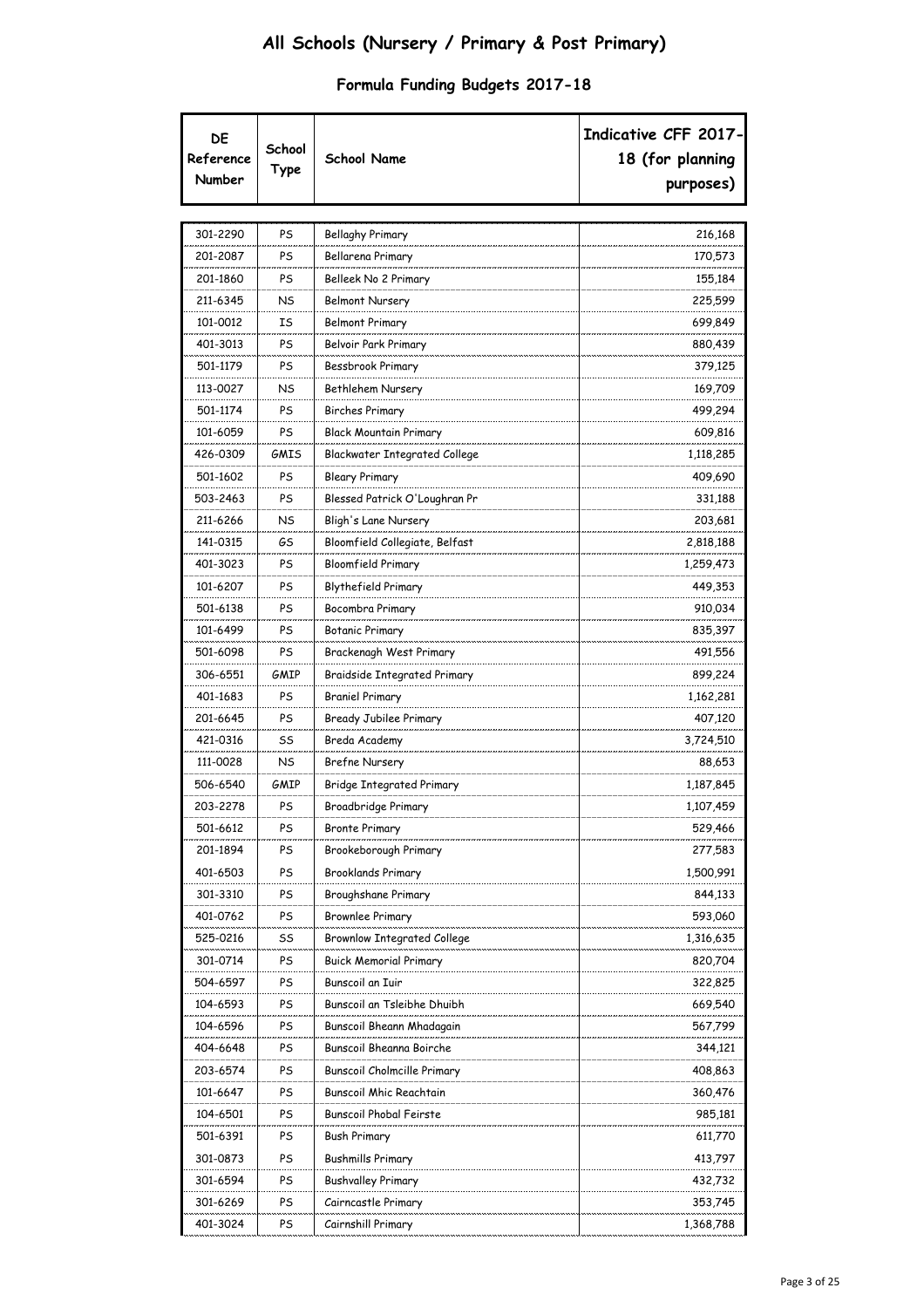| DE<br>Reference<br>Number | School<br>Type | <b>School Name</b>                    | Indicative CFF 2017-<br>18 (for planning<br>purposes) |
|---------------------------|----------------|---------------------------------------|-------------------------------------------------------|
|                           |                |                                       |                                                       |
| 341-0297                  | GS             | Cambridge House Grammar               | 3,674,617                                             |
| 142-0020                  | VGS            | Campbell College, Belfast             | 4,150,898                                             |
| 301-3322                  | PS             | Camphill Primary                      | 1,064,770                                             |
| 305-2071                  | PS             | Carhill Integrated Primary            | 254,695                                               |
| 301-0825                  | PS             | Carnaghts Primary                     | 348,526                                               |
| 301-0470                  | PS             | Carnalbanagh Primary                  | 139,940                                               |
| 301-2049                  | PS             | Carnalridge Primary                   | 509,677                                               |
| 211-6267                  | NS             | Carnhill Nursery                      | 182,869                                               |
| 301-6129                  | PS             | Carniny Primary                       | 732,256                                               |
| 305-0519                  | PS             | Carnlough Integrated Primary          | 158,071                                               |
| 301-3301                  | PS             | Carnmoney Primary                     | 1,046,332                                             |
| 501-2696                  | PS             | Carntall Primary                      | 251,548                                               |
| 401-1584                  | PS             | Carr Primary                          | 253,473                                               |
| 501-1127                  | PS             | Carrick Primary, Lurgan               | 1,409,617                                             |
| 503-1609                  | PS             | Carrick Primary, Warenpoint           | 1,004,812                                             |
| 301-0841                  | PS             | Carrickfergus Central Primay          | 312,084                                               |
| 321-0091                  | SS             | Carrickfergus College                 | 3,040,530                                             |
| 341-0098                  | GS             | Carrickfergus Grammar                 | 3,304,955                                             |
| 301-0553                  | PS             | Carrickfergus Model Primary           | 1,033,476                                             |
| 401-1310                  | PS             | Carrickmannon Primary                 | 333,149                                               |
| 401-6020                  | PS             | Carrowdore Primary                    | 502,494                                               |
| 301-0572                  | PS             | Carrowreagh Primary                   | 287,158                                               |
| 101-0282                  | PS             | Carr's Glen Primary                   | 1,092,798                                             |
| 401-3044                  | PS             | Carryduff Primary                     | 569,954                                               |
| 401-1462                  | PS             | Castle Gardens Primary                | 706,942                                               |
| 301-3704                  | PS             | Castledawson Primary                  | 320,262                                               |
| 221-0065                  | SS             | Castlederg High School                | 1,847,390                                             |
| 411-6240                  | <b>NS</b>      | Castlereagh Nursery                   | 173,797                                               |
| 301-2288                  | PS             | Castleroe Primary                     | 364,110                                               |
| 401-1599                  | PS             | Castlewellan Primary                  | 224,872                                               |
| 101-0831                  | PS             | Cavehill Primary                      | 1,074,282                                             |
| 406-6588                  | gmip           | Cedar Integrated Primary              | 620,235                                               |
| 203-6465                  | PS             | Chapel Road Primary                   | 625,778                                               |
| 403-1328                  | PS             | Christ The King Primary, Ballynahinch | 378,622                                               |
| 203-6449                  | PS             | Christ The King Primary, Omagh        | 756,752                                               |
| 403-6618                  | PS             | Christ the Redeemer Primary           | 1,946,138                                             |
| 242-0064                  | VGS            | Christian Brothers' Grammar, Omagh    | 4,251,175                                             |
| 123-0146                  | SS             | Christian Brothers Secondary, Belfast | 2,458,424                                             |
| 501-2538                  | PS             | Churchill Primary                     | 254,916                                               |
| 501-6141                  | PS             | Churchtown Primary                    | 148,237                                               |
| 521-0121                  | SS             | City of Armagh High                   | 1,479,771                                             |
| 401-1670                  | PS             | Clandeboye Primary                    | 968,523                                               |
| 501-1142                  | PS             | Clare Primary                         | 435,358                                               |
| 503-1108                  | PS             | Clea Primary                          | 344,294                                               |
| 105-6483                  | PS             | Cliftonville Integrated Primary       | 1,066,999                                             |
| 503-1080                  | PS             | Clintyclay Primary                    | 165,369                                               |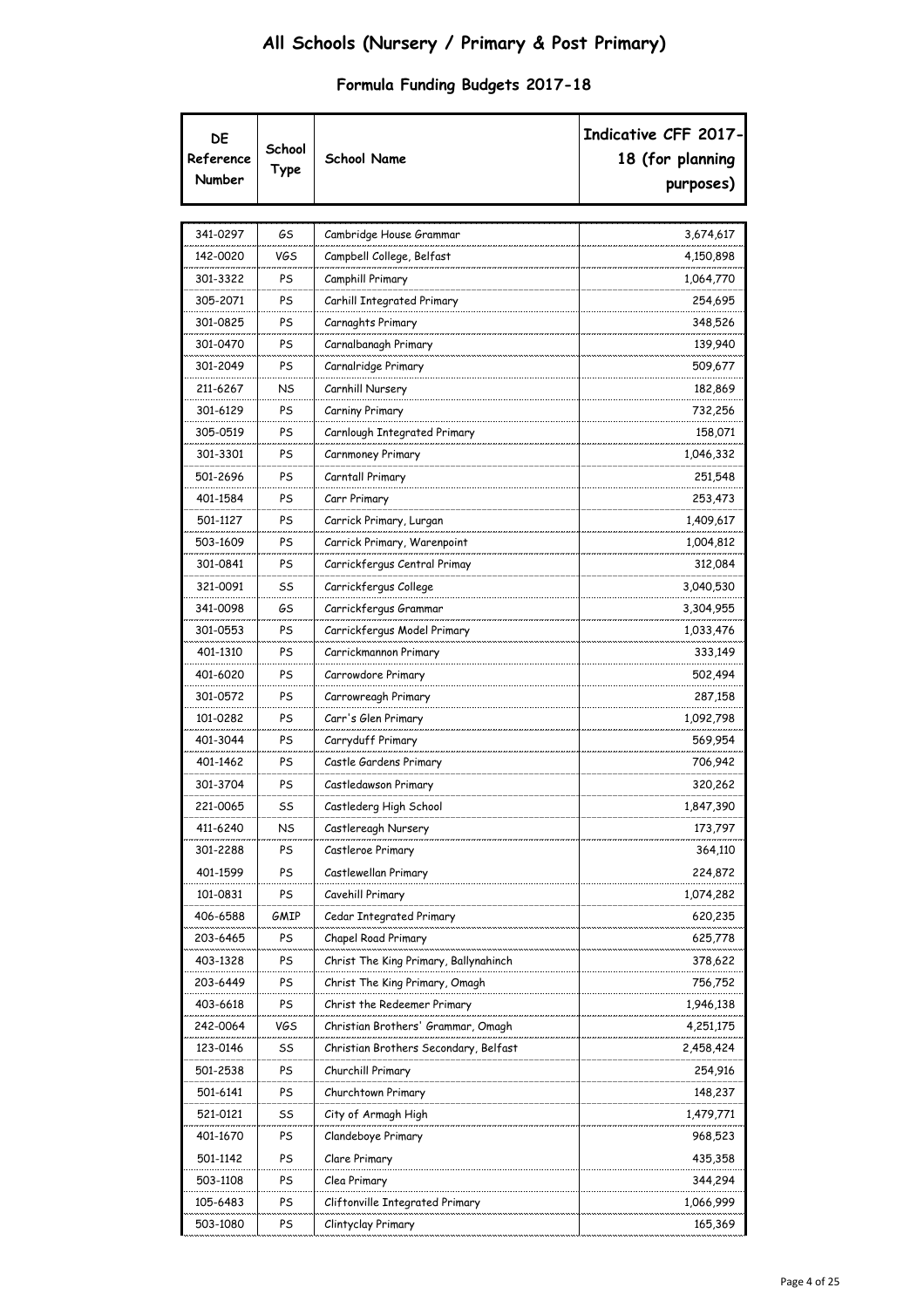| DE<br>Reference<br>Number | School<br>Type | <b>School Name</b>              | Indicative CFF 2017-<br>18 (for planning<br>purposes) |
|---------------------------|----------------|---------------------------------|-------------------------------------------------------|
|                           |                |                                 |                                                       |
| 503-1130                  | PS             | Cloghogue Primary               | 1,208,513                                             |
| 503-1086                  | PS             | <b>Clonalig Primary</b>         | 524,375                                               |
| 301-0834                  | PS             | Clough Primary                  | 465,548                                               |
| 301-6260                  | PS             | Cloughmills Primary             | 254,495                                               |
| 521-0043                  | SS             | Clounagh Junior High            | 2,427,326                                             |
| 501-2649                  | PS             | Coagh Primary                   | 301,930                                               |
| 124-0291                  | SS             | Colaiste Feirste                | 3,233,657                                             |
| 321-0300                  | SS             | Coleraine College               | 1,259,497                                             |
| 342-0317                  | VGS            | Coleraine Grammar               | 6,080,034                                             |
| 513-6607                  | NS             | College Farm Nursery            | 180,528                                               |
| 401-1588                  | PS             | Comber Primary                  | 973,615                                               |
| 413-6212                  | NS             | Convent of Mercy Nursery        | 179,447                                               |
| 521-0230                  | SS             | Cookstown High                  | 3,277,616                                             |
| 511-6237                  | <b>NS</b>      | Cookstown Nursery               | 183,392                                               |
| 501-2726                  | PS             | Cookstown Primary               | 1,331,409                                             |
| 201-6663                  | PS             | Cooley Primary                  | 433,225                                               |
| 123-0262                  | SS             | Corpus Christi College          | 1,496,084                                             |
| 306-6561                  | GMIP           | Corran Integrated Primary       | 493,494                                               |
| 501-1175                  | PS             | Cortamlet Primary               | 320,243                                               |
| 501-1596                  | PS             | Craigavon Primary               | 320,036                                               |
| 521-0282                  | <b>SHS</b>     | Craigavon Senior High           | 2,594,091                                             |
| 106-6580                  | GMIP           | Cranmore Integrated Primary     | 668,650                                               |
| 401-1645                  | PS             | Crawfordsburn Primary           | 564,543                                               |
| 301-0741                  | PS             | Creavery Primary                | 264,896                                               |
| 401-1632                  | PS             | Cregagh Primary                 | 580,041                                               |
| 303-0434                  | PS             | Creggan Primary                 | 366,485                                               |
| 323-0227                  | SS             | Cross and Passion College       | 3,062,091                                             |
| 303-2218                  | PS             | Crossroads Primary              | 382,187                                               |
| 325-0149                  | SS             | Crumlin Integrated College      | 623,521                                               |
| 305-0859                  | PS             | Crumlin Integrated Primary      | 518,532                                               |
| 301-2065                  | PS             | Culcrow Primary                 | 315,143                                               |
| 321-0172                  | SS             | Cullybackey High School         | 2,698,737                                             |
| 201-2052                  | PS             | Culmore Primary                 | 244,581                                               |
| 301-2282                  | PS             | Culnady Primary                 | 141,638                                               |
| 201-6372                  | PS             | Cumber Claudy Primary           | 443,913                                               |
| 401-6650                  | PS             | Cumran Primary                  | 562,650                                               |
| 101-0063                  | PS             | Currie Primary                  | 651,197                                               |
| 301-2284                  | PS             | D. H. Christie Memorial Primary | 1,099,935                                             |
| 342-0012                  | VGS            | Dalriada School, Ballymoney     | 3,771,362                                             |
| 301-2225                  | PS             | Damhead Primary                 | 551,852                                               |
| 501-1119                  | PS             | Darkley Primary                 | 290,265                                               |
| 123-0182                  | SS             | De La Salle College             | 4,987,438                                             |
| 423-0224                  | SS             | De La Salle Secondary School    | 1,580,053                                             |
| 223-0138                  | SS             | Dean Brian Maguirc College      | 2,128,841                                             |
| 201-2660                  | PS             | Denamona Primary                | 240,218                                               |
| 401-1578                  | PS             | Derryboy Primary                | 297,665                                               |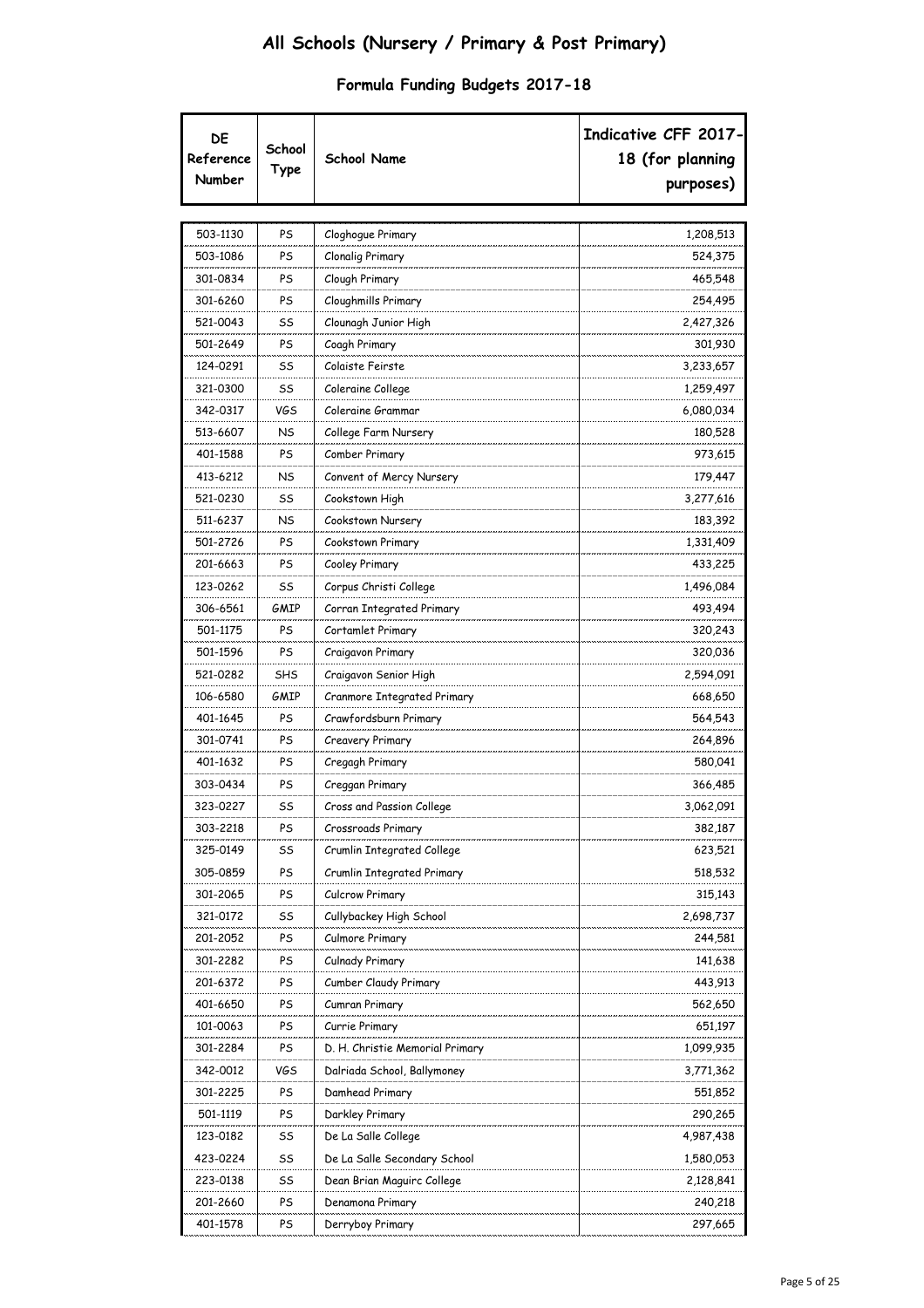| DE<br>Reference<br>Number | School<br>Type | <b>School Name</b>                | Indicative CFF 2017-<br>18 (for planning<br>purposes) |
|---------------------------|----------------|-----------------------------------|-------------------------------------------------------|
| 503-2713                  | PS             | Derrychrin Primary                | 461,713                                               |
| 201-1899                  | PS             | Derrygonnelly Primary             | 246,761                                               |
| 501-1157                  | PS             | Derryhale Primary                 | 308,518                                               |
| 503-2387                  | PS             | Derrylatinee Primary              | 289,804                                               |
| 304-2162                  | PS             | Desertmartin Primary              | 147,220                                               |
| 221-0312                  | SS             | Devenish College                  | 2,076,845                                             |
| 501-6065                  | PS             | Dickson Primary                   | 698,990                                               |
| 301-0754                  | PS             | Doagh Primary                     | 295,064                                               |
| 142-0082                  | VGS            | Dominican College, Belfast        | 4,386,850                                             |
| 342-0068                  | VGS            | Dominican College, Portstewart    | 2,184,637                                             |
| 501-6178                  | PS             | Donacloney Primary                | 692,000                                               |
| 401-1654                  | PS             | Donaghadee Primary                | 1,160,366                                             |
| 501-6224                  | PS             | Donaghey Primary                  | 298,756                                               |
| 501-2632                  | PS             | Donaghmore Primary                | 223,439                                               |
| 101-6060                  | PS             | Donegall Road Primary             | 853,238                                               |
| 201-2711                  | PS             | Donemana Primary                  | 362,836                                               |
| 441-0085                  | GS             | Down High School                  | 3,896,414                                             |
| 411-6176                  | NS             | Downpatrick Nursery               | 101,917                                               |
| 401-6235                  | PS             | Downpatrick Primary               | 645,249                                               |
| 511-6256                  | NS             | Downshire Nursery                 | 190,035                                               |
| 401-6649                  | PS             | Downshire Primary, Hillsborough   | 1,568,920                                             |
| 321-0232                  | SS             | Downshire School                  | 2,170,179                                             |
| 401-1619                  | PS             | Dromara Primary                   | 524,156                                               |
| 503-1088                  | PS             | Dromintee Primary                 | 538,799                                               |
| 501-1575                  | PS             | Dromore Central Primary, Dromore  | 1,751,998                                             |
| 521-0064                  | SS             | Dromore High                      | 3,925,297                                             |
| 511-6625                  | NS             | Dromore Nursery                   | 210,157                                               |
| 201-2707                  | PS             | Dromore Primary, Omagh            | 210,189                                               |
| 501-1520                  | PS             | Dromore Road Primary, Warrenpoint | 360,981                                               |
| 201-6029                  | PS             | Drumachose Primary                | 844,607                                               |
| 501-6616                  | PS             | Drumadonnell Primary              | 637,493                                               |
| 201-2227                  | PS             | Drumahoe Primary                  | 794,210                                               |
| 523-0256                  | SS             | Drumcree College                  | 932,577                                               |
| 203-2639                  | PS             | Drumduff Primary                  | 208,683                                               |
| 521-0231                  | SS             | Drumglass High                    | 1,352,462                                             |
| 501-6080                  | PS             | Drumgor Primary                   | 1,045,245                                             |
| 501-6027                  | PS             | Drumhillery Primary               | 293,879                                               |
| 406-6668                  | GMIP           | Drumlins Integrated Primary       | 560,402                                               |
| 203-2677                  | PS             | Drumlish Primary                  | 238,820                                               |
| 513-6631                  | NS             | Drumnamoe Nursery                 | 286,492                                               |
| 226-0283                  | GMIS           | Drumragh Integrated College       | 2,952,280                                             |
| 201-6656                  | PS             | Drumrane Primary                  | 409,724                                               |
| 501-1117                  | PS             | Drumsallen Primary                | 137,066                                               |
| 321-0208                  | SS             | Dunclug College                   | 3,645,137                                             |
| 311-6165                  | NS             | Dunclug Nursery                   | 209,660                                               |
| 301-6063                  | PS             | Dunclug Primary                   | 287,272                                               |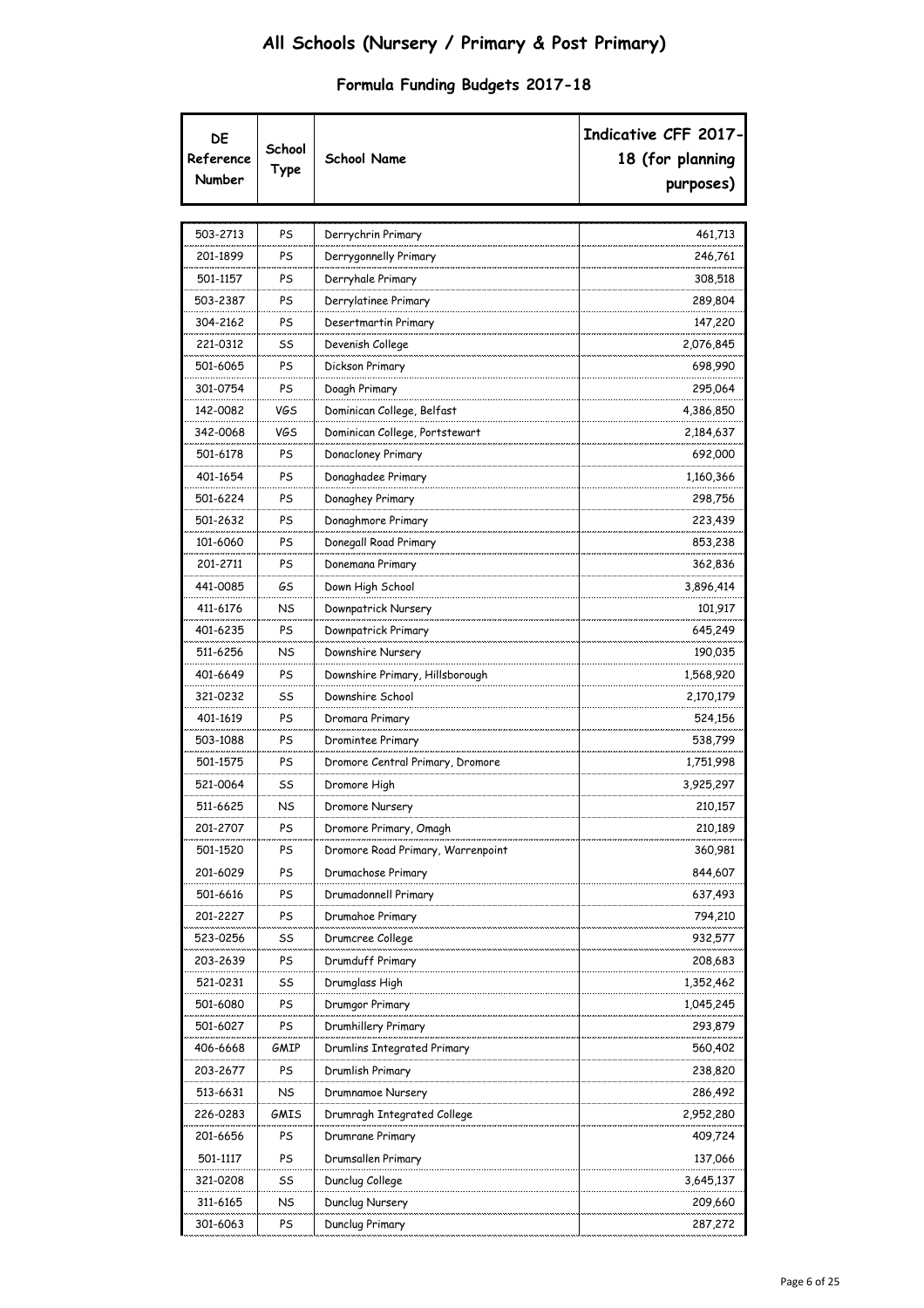| DE<br>Reference<br>Number | School<br>Type | <b>School Name</b>             | Indicative CFF 2017-<br>18 (for planning<br>purposes) |
|---------------------------|----------------|--------------------------------|-------------------------------------------------------|
| 101-6242                  | ΙS             | Dundela Infants' Primary       | 903,932                                               |
| 421-0262                  | SS             | Dundonald High School          | 1,618,528                                             |
| 401-1587                  | PS             | Dundonald Primary              | 2,180,315                                             |
| 301-0558                  | PS             | Duneane Primary                | 154,093                                               |
| 526-0286                  | GMIS           | Dungannon Integrated College   | 2,652,126                                             |
| 511-6236                  | <b>NS</b>      | Dungannon Nursery              | 206,580                                               |
| 501-2720                  | PS             | Dungannon Primary              | 897,067                                               |
| 321-0222                  | SS             | Dunluce School                 | 1,450,664                                             |
| 201-2378                  | PS             | Dunmullan Primary              | 169,610                                               |
| 401-0788                  | PS             | Dunmurry Primary               | 611,659                                               |
| 301-0726                  | PS             | Dunseverick Primary            | 330,116                                               |
| 301-6249                  | PS             | Earlview Primary               | 712,487                                               |
| 201-0382                  | PS             | <b>Ebrington Primary</b>       | 1,260,550                                             |
| 301-0796                  | PS             | Eden Primary Ballymoney        | 237,736                                               |
| 301-0785                  | PS             | Eden Primary Carrickfergus     | 606,782                                               |
| 101-0323                  | PS             | Edenbrooke Primary             | 1,009,944                                             |
| 111-0003                  | NS             | Edenderry Nursery, Belfast     | 207,398                                               |
| 511-0021                  | NS             | Edenderry Nursery, Portadown   | 176,309                                               |
| 501-3019                  | PS             | Edenderry Primary, Banbridge   | 1,051,293                                             |
| 501-1189                  | PS             | Edenderry Primary, Portadown   | 1,114,108                                             |
| 503-2585                  | PS             | Edendork Primary               | 840,870                                               |
| 323-0203                  | SS             | Edmund Rice College            | 2,547,371                                             |
| 201-2638                  | PS             | Edwards Primary                | 686,360                                               |
| 201-2245                  | PS             | <b>Eglinton Primary</b>        | 594,869                                               |
| 101-0255                  | PS             | Elmgrove Primary               | 2,245,030                                             |
| 206-6549                  | GMIP           | Enniskillen Integrated Primary | 941,292                                               |
| 201-6152                  | PS             | Enniskillen Model Primary      | 1,192,837                                             |
| 211-6608                  | NS             | Enniskillen Nursery            | 215,934                                               |
| 242-0320                  | VGS            | Enniskillen Royal Grammar      | 4,359,866                                             |
| 201-2617                  | PS             | Erganagh Primary               | 192,282                                               |
| 226-0280                  | GMIS           | Erne Integrated College        | 1,975,198                                             |
| 101-0146                  | PS             | Euston Street Primary          | 1,153,673                                             |
| 501-6599                  | PS             | Fair Hill Primary              | 841,024                                               |
| 301-6414                  | PS             | <b>Fairview Primary</b>        | 1,349,059                                             |
| 101-6205                  | PS             | Fane Street Primary            | 934,805                                               |
| 203-3706                  | PS             | Faughanvale Primary            | 571,231                                               |
| 101-0806                  | PS             | Finaghy Primary                | 1,146,475                                             |
|                           |                |                                |                                                       |
| 521-0097                  | SS<br>NS       | Fivemiletown High              | 1,657,715                                             |
| 511-6198                  |                | Fivemiletown Nursery           | 96,410                                                |
| 501-6088<br>201-1881      | PS<br>PS       | Fivemiletown Primary           | 551,982<br>391,466                                    |
| 501-0909                  | PS             | Florencecourt Primary          |                                                       |
|                           | PS             | Foley Primary                  | 212,289                                               |
| 105-6535                  |                | Forge Integrated Primary       | 953,776                                               |
| 425-0072                  | SS             | Fort Hill Integrated College   | 3,511,662                                             |
| 405-3308                  | PS<br>PS       | Fort Hill Integrated Primary   | 755,469<br>620,291                                    |
| 101-0205                  |                | Forth River Primary            |                                                       |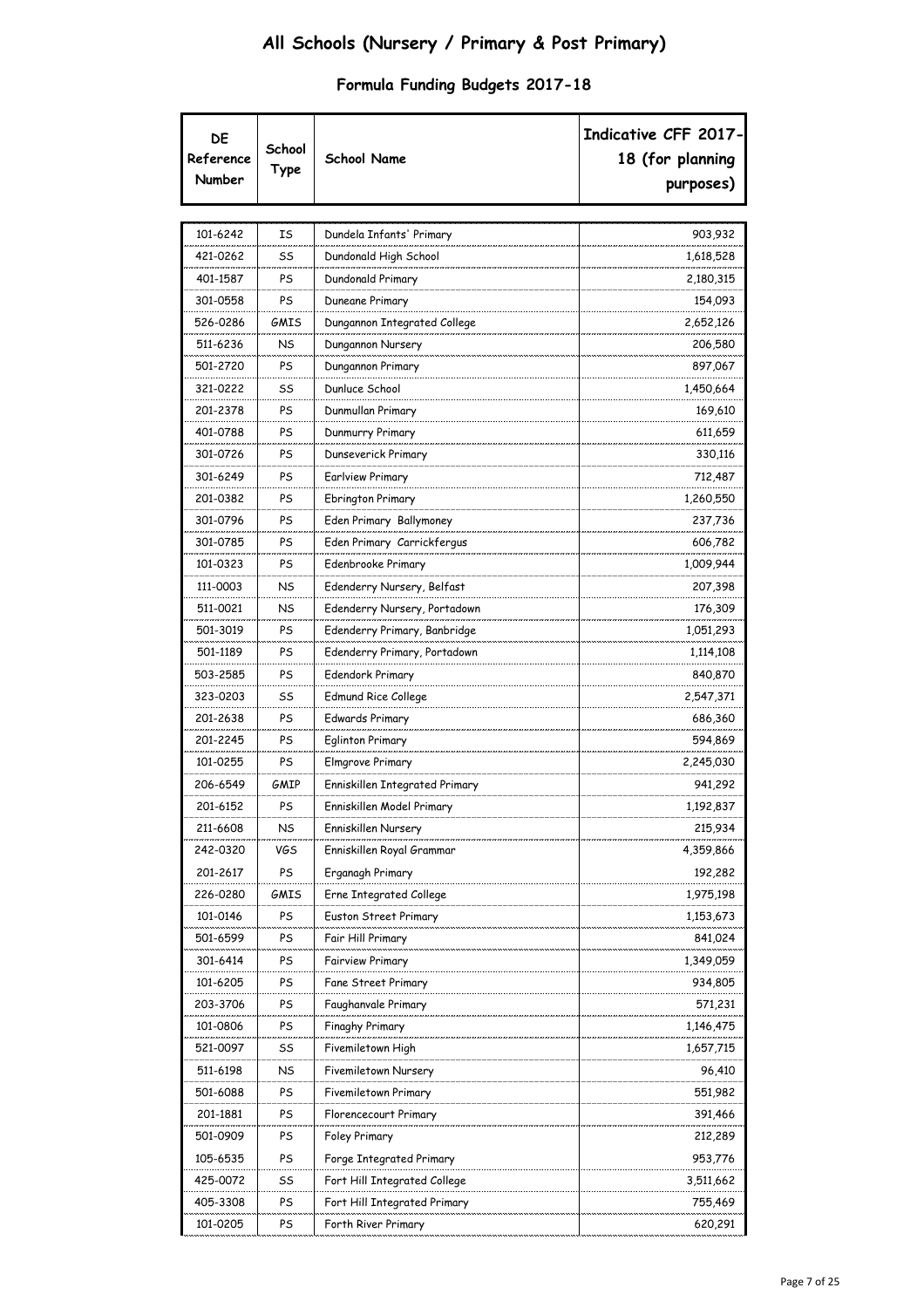| DE<br>Reference<br>Number | School<br>Type | <b>School Name</b>             | Indicative CFF 2017-<br>18 (for planning<br>purposes) |
|---------------------------|----------------|--------------------------------|-------------------------------------------------------|
| 201-6564                  | PS             | Fountain Primary               | 441,878                                               |
| 301-0891                  | PS             | Fourtowns Primary              | 759,999                                               |
| 242-0229                  | VGS            | Foyle College, Londonderry     | 3,582,007                                             |
| 442-0050                  | VGS            | Friends' School, Lisburn       | 4,345,918                                             |
| 224-0319                  | SS             | Gaelcholáiste Dhoire           | 362,741                                               |
| 304-6653                  | PS             | Gaelscoil an Chastil           | 397,596                                               |
| 104-6672                  | PS             | Gaelscoil an Lonnain           | 281,435                                               |
| 204-6669                  | PS             | Gaelscoil an Traonaigh         | 195,579                                               |
| 304-6691                  | PS             | Gaelscoil an tSeanchai         | 411,472                                               |
| 504-6695                  | PS             | Gaelscoil Aodha Rua            | 361,711                                               |
| 204-6646                  | PS             | Gaelscoil Eadain Mhoir         | 530,079                                               |
| 304-6685                  | PS             | Gaelscoil Éanna                | 520,313                                               |
| 504-6699                  | PS             | Gaelscoil Eoghain              | 330,910                                               |
| 304-6684                  | PS             | Gaelscoil Ghleann Darach       | 266,608                                               |
| 204-6689                  | PS             | Gaelscoil Léim an Mhadaidh     | 292,315                                               |
| 104-6571                  | PS             | Gaelscoil na Bhfal             | 621,004                                               |
| 204-6687                  | PS             | Gaelscoil na Daróige           | 261,882                                               |
| 204-6677                  | PS             | Gaelscoil na gCrann            | 515,258                                               |
| 504-6692                  | PS             | Gaelscoil na mBeann            | 228,975                                               |
| 104-6671                  | PS             | Gaelscoil na Mona              | 460,574                                               |
| 304-6678                  | PS             | Gaelscoil na Speirini          | 207,201                                               |
| 201-6700                  | PS             | Gaelscoil Neachtain            | 329,679                                               |
| 204-6638                  | PS             | Gaelscoil Uí Dhochartaigh      | 565,850                                               |
| 504-6637                  | PS             | Gaelscoil Ui Neill             | 578,919                                               |
| 211-6336                  | NS             | Galliagh Nursery               | 199,684                                               |
| 301-0594                  | PS             | Garryduff Primary              | 258,590                                               |
| 301-6119                  | PS             | Garvagh Primary                | 283,538                                               |
| 201-6089                  | PS             | Gibson Primary                 | 890,452                                               |
| 201-2648                  | PS             | Gillygooley Primary            | 154,484                                               |
| 401-1606                  | PS             | Gilnahirk Primary              | 1,067,756                                             |
| 401-6681                  | PS             | Glasswater Primary             | 317,954                                               |
| 421-0046                  | SS             | Glastry College                | 2,518,091                                             |
| 303-6292                  | PS             | Glen Primary                   | 512,662                                               |
| 303-0708                  | PS             | Glenann Primary                | 255,566                                               |
| 111-0007                  | NS             | Glenbank Nursery               | 118,948                                               |
| 411-6307                  | NS             | Glenbrook Nursery              | 175,860                                               |
| 405-3020                  | PS             | Glencraig Integrated Primary   | 581,763                                               |
| 203-2212                  | PS             | Glendermott Primary            | 492,657                                               |
| 111-6074                  | NS             | Glendhu Nursery                | 92,508                                                |
| 321-0202                  | SS             | Glengormley High School        | 3,162,359                                             |
| 305-0791                  | PS             | Glengormley Integrated Primary | 962,192                                               |
| 441-0097                  | GS             | Glenlola Collegiate            | 4,202,757                                             |
| 101-6485                  | PS             | Glenwood Primary               | 1,711,959                                             |
| 301-0808                  | PS             | Glynn Primary                  | 269,295                                               |
| 413-6286                  | NS             | Good Shepherd Nursery          | 198,415                                               |
| 403-6285                  | PS             | Good Shepherd Primary, Belfast | 1,007,400                                             |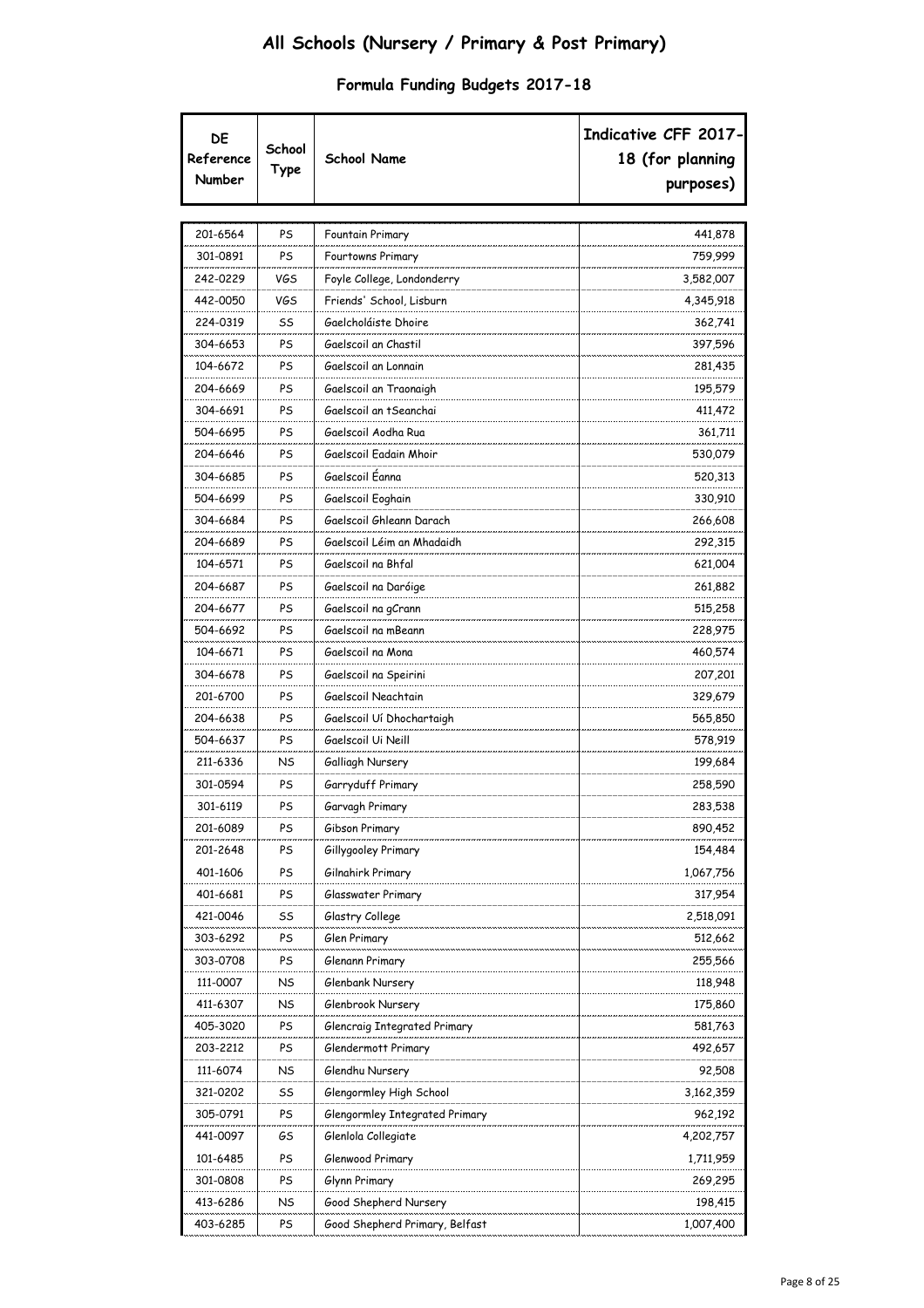| DE<br>Reference<br>Number | School<br>Type | <b>School Name</b>                   | Indicative CFF 2017-<br>18 (for planning<br>purposes) |
|---------------------------|----------------|--------------------------------------|-------------------------------------------------------|
| 203-6288                  | PS             | Good Shepherd Primary, Dungiven Road | 1,260,585                                             |
| 301-6055                  | PS             | Gorran Primary                       | 281,081                                               |
| 201-6395                  | PS             | Gortin Primary                       | 215,861                                               |
| 301-0794                  | PS             | Gracehill Primary                    | 1,082,871                                             |
| 401-3045                  | PS             | Grange Park Primary                  | 1,038,136                                             |
| 503-1589                  | PS             | Grange Primary                       | 360,174                                               |
| 201-6071                  | PS             | Greenhaw Primary                     | 977,431                                               |
| 301-0817                  | PS             | Greenisland Primary                  | 996,874                                               |
| 101-0304                  | ΙS             | Greenwood Infants' Primary           | 815,429                                               |
| 401-1300                  | PS             | Greyabbey Primary                    | 305,922                                               |
| 301-6037                  | PS             | Greystone Primary                    | 589,726                                               |
| 205-2035                  | PS             | Groarty Integrated Primary           | 190,490                                               |
| 301-0822                  | PS             | Groggan Primary                      | 394,426                                               |
| 141-0079                  | GS             | Grosvenor Grammar School             | 4,406,996                                             |
| 511-6223                  | NS             | Grove Nursery                        | 174,040                                               |
| 501-6179                  | PS             | Hamiltonsbawn Primary                | 363,941                                               |
| 101-0232                  | PS             | Harding Memorial Primary             | 638,143                                               |
| 501-1112                  | PS             | Hardy Memorial Primary               | 1,086,888                                             |
| 401-3305                  | PS             | Harmony Hill Primary                 | 1,620,843                                             |
| 101-6604                  | PS             | Harmony Primary                      | 866,711                                               |
| 301-6052                  | PS             | Harpur's Hill Primary                | 741,938                                               |
| 511-6190                  | NS             | Harrison Nursery                     | 176,111                                               |
| 301-0781                  | PS             | Harryville Primary                   | 466,109                                               |
| 501-1129                  | PS             | Hart Memorial Primary                | 1,318,748                                             |
| 301-6444                  | PS             | Hazelbank Primary                    | 350,175                                               |
| 126-0269                  | GMIS           | Hazelwood Integrated College         | 4,556,946                                             |
| 106-6531                  | GMIP           | Hazelwood Integrated Primary         | 1,494,324                                             |
| 301-2229                  | PS             | Hezlett Primary                      | 659,033                                               |
| 301-6038                  | PS             | Hollybank Primary                    | 492,369                                               |
| 203-6533                  | PS             | Hollybush Primary                    | 1,119,858                                             |
| 113-6316                  | NS             | Holy Child Nursery                   | 170,584                                               |
| 103-6576                  | PS             | Holy Child Primary, Belfast          | 1,697,717                                             |
| 203-0381                  | PS             | Holy Child Primary, Londonderry      | 916,229                                               |
| 103-0194                  | PS             | Holy Cross Boys' Primary, Belfast    | 1,402,544                                             |
| 223-0301                  | SS             | Holy Cross College                   | 6,763,630                                             |
| 103-0331                  | PS             | Holy Cross Girls' Primary, Belfast   | 659,421                                               |
| 113-6360                  | NS             | Holy Cross Nursery                   | 218,856                                               |
| 503-1694                  | PS             | Holy Cross Primary, Kilkeel          | 354,986                                               |
| 403-6702                  | PS             | Holy Evangelist Primary              | 1,830,493                                             |
| 503-2714                  | PS             | Holy Family Primary, Aughamullan     | 248,368                                               |
| 203-6472                  | PS             | Holy Family Primary, Ballymagroarty  | 1,520,184                                             |
| 103-6566                  | PS             | Holy Family Primary, Belfast         | 1,530,296                                             |
| 403-3012                  | PS             | Holy Family Primary, Downpatrick     | 561,685                                               |
| 303-6562                  | PS             | Holy Family Primary, Magherafelt     | 1,633,936                                             |
| 203-6674                  | PS             | Holy Family Primary, Omagh           | 1,084,751                                             |
| 113-6289                  | NS             | Holy Rosary Nursery                  | 196,115                                               |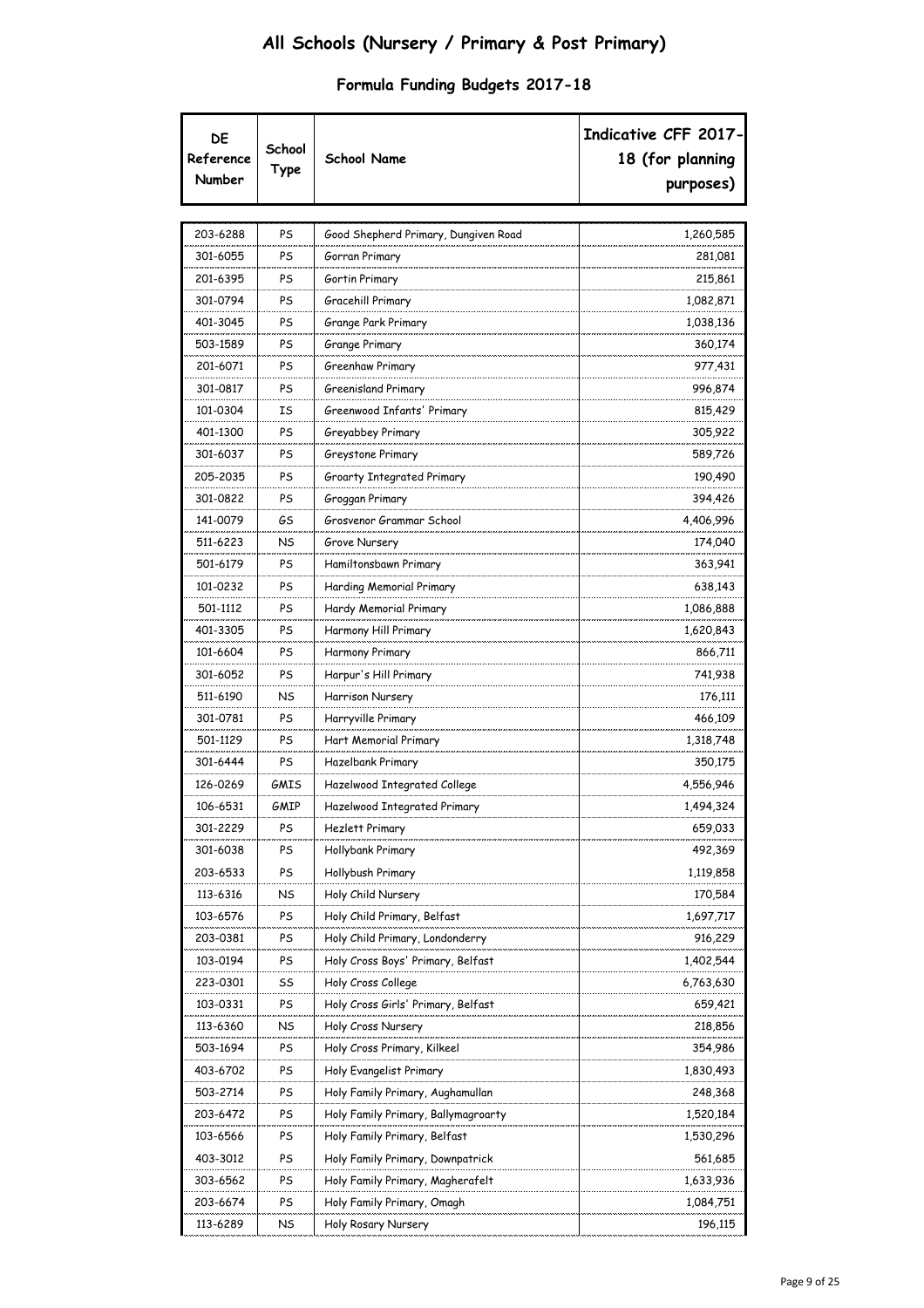| DE<br>Reference<br>Number | School<br>Type | <b>School Name</b>                | Indicative CFF 2017-<br>18 (for planning<br>purposes) |
|---------------------------|----------------|-----------------------------------|-------------------------------------------------------|
|                           |                |                                   |                                                       |
| 103-0327                  | PS             | Holy Rosary Primary               | 1,681,775                                             |
| 523-0278                  | SS             | Holy Trinity College              | 4,470,434                                             |
| 413-6317                  | NS             | Holy Trinity Nursery              | 174,072                                               |
| 103-6623                  | PS             | Holy Trinity Primary, Belfast     | 2,049,602                                             |
| 503-6567                  | PS             | Holy Trinity Primary, Cookstown   | 2,017,527                                             |
| 203-6632                  | PS             | Holy Trinity Primary, Enniskillen | 2,042,484                                             |
| 411-0030                  | NS             | Holywood Nursery                  | 176,439                                               |
| 401-1631                  | PS             | Holywood Primary                  | 1,193,398                                             |
| 111-6155                  | NS             | Hope Nursery                      | 185,839                                               |
| 501-2646                  | PS             | Howard Primary                    | 852,017                                               |
| 142-0265                  | VGS            | Hunterhouse College, Belfast      | 3,138,143                                             |
| 201-6151                  | PS             | Irvinestown Primary               | 488,223                                               |
| 301-6705                  | PS             | Islandmagee Primary               | 359,618                                               |
| 501-1611                  | PS             | <b>Iveagh Primary</b>             | 731,788                                               |
| 103-6697                  | PS             | John Paul II Primary              | 971,909                                               |
| 201-6003                  | PS             | Jones Memorial Primary            | 571,194                                               |
| 503-6122                  | PS             | Jonesborough Primary              | 370,733                                               |
| 301-0835                  | PS             | Kells & Connor Primary            | 523,669                                               |
| 201-1787                  | PS             | Kesh Primary                      | 648,636                                               |
| 301-0828                  | PS             | Kilbride Central Primary          | 407,392                                               |
| 505-6013                  | PS             | Kilbroney Integrated Primary      | 485,331                                               |
| 401-6002                  | PS             | Kilcooley Primary                 | 641,879                                               |
| 521-0016                  | SS             | Kilkeel High                      | 2,754,112                                             |
| 511-6197                  | NS             | Kilkeel Nursery                   | 206,913                                               |
| 501-1649                  | PS             | Kilkeel Primary                   | 1,190,825                                             |
| 503-1154                  | PS             | Killean Primary                   | 412,394                                               |
| 201-2641                  | PS             | Killen Primary                    | 357,874                                               |
| 521-0054                  | SS             | Killicomaine Junior High          | 2,010,405                                             |
| 401-6396                  | PS             | Killinchy Primary                 | 904,265                                               |
| 301-2237                  | PS             | Killowen Primary, Coleraine       | 619,846                                               |
| 401-6145                  | PS             | Killowen Primary, Lisburn         | 1,197,560                                             |
| 503-1318                  | PS             | Killowen Primary, Rostrevor       | 241,608                                               |
| 203-1897                  | PS             | Killyhommon Primary               | 271,712                                               |
| 501-1132                  | PS             | Killylea Primary                  | 230,506                                               |
| 405-6709                  | PS             | Killyleagh Integrated Primary     | 362,707                                               |
| 501-6680                  | PS             | Killyman Primary                  | 494,365                                               |
| 401-6192                  | PS             | Kilmaine Primary                  | 1,671,425                                             |
| 301-0878                  | PS             | Kilmoyle Primary                  | 267,190                                               |
| 301-2269                  | PS             | Kilrea Primary                    | 314,828                                               |
| 301-3703                  | PS             | Kilross Primary                   | 186,733                                               |
| 203-2473                  | PS             | Kilskeery No 1 Primary            | 144,875                                               |
| 501-1124                  | PS             | Kings Park Primary, Lurgan        | 2,006,965                                             |
| 301-0880                  | PS             | Kings Park Primary, Newtownabbey  | 1,029,367                                             |
| 411-6216                  | NS             | King's Road Nursery               | 170,969                                               |
| 501-1152                  | PS             | Kingsmills Primary                | 170,080                                               |
| 413-6626                  | NS             | Kircubbin Community Nursery       | 115,926                                               |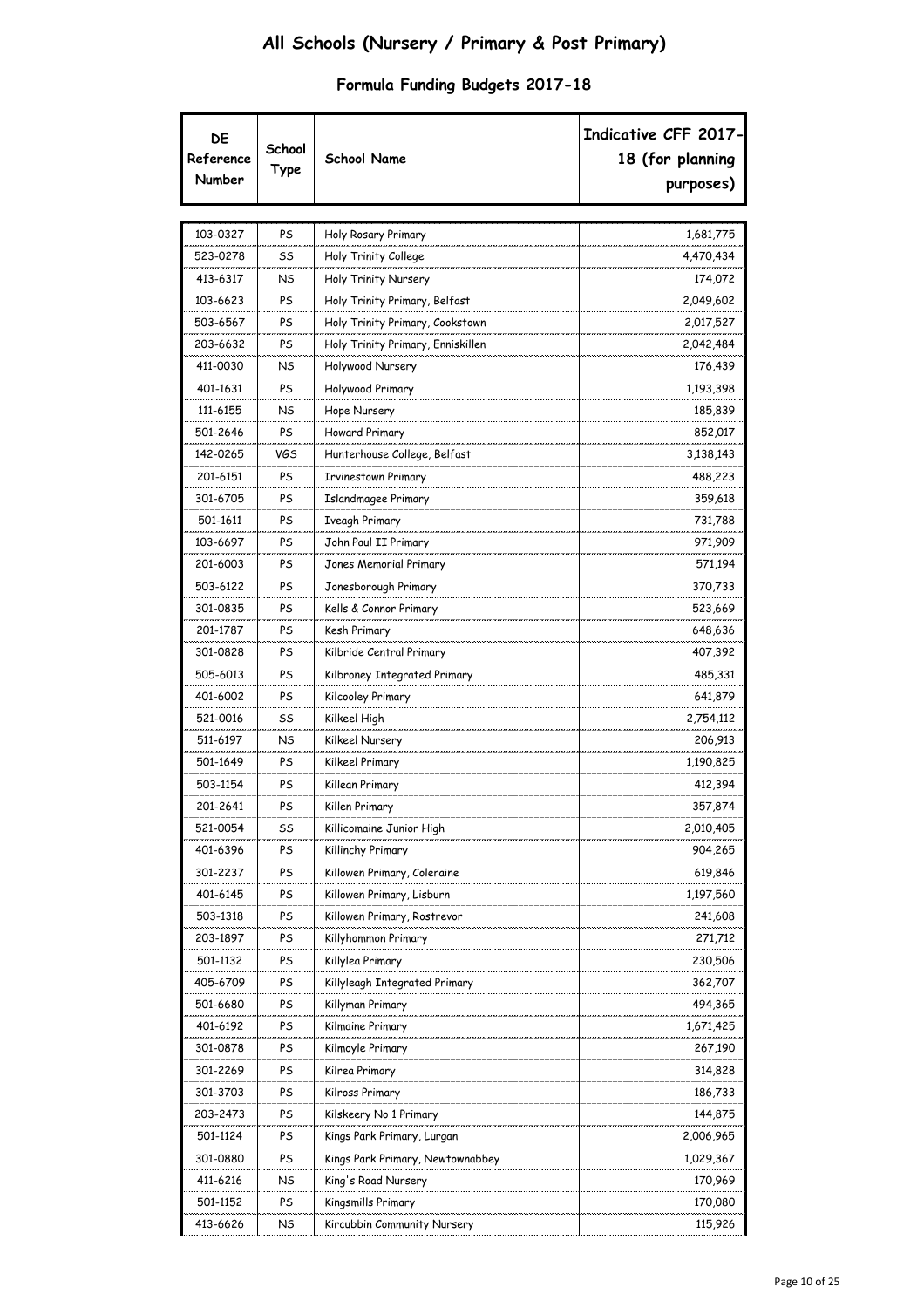| 405-1569<br>PS<br>Kircubbin Integrated Primary<br>598,847<br>301-0780<br>179,064<br>PS<br>Kirkinriola Primary<br>401-1373<br>PS<br>285,350<br>Kirkistown Primary<br>301-0893<br>Knockahollet Primary<br>318,354<br>PS<br>411-6239<br>NS<br>Knockbreda Nursery<br>170,069<br>401-1674<br>PS<br>Knockbreda Primary<br>542,329<br>301-6283<br>PS<br>Knockloughrim Primary<br>344,074<br>401-3334<br>PS<br>Knockmore Primary<br>619,662<br>303-2197<br>PS<br>Knocknagin Primary<br>230,235<br>101-3018<br>PS<br>Knocknagoney Primary<br>837,351<br>203-2628<br>Knocknagor Primary<br>260,117<br>PS<br>311-6215<br>NS<br>Kylemore Nursery<br>228,758<br>201-6184<br>215,722<br>PS<br>Lack Primary<br>426-0255<br>5,522,642<br>GMIS<br>Lagan Integrated College<br>503-2558<br>PS<br>Laghey Primary<br>320,124<br>Landhead Primary<br>252,343<br>301-0795<br>PS<br>201-2671<br>Langfield Primary<br>163,716<br>PS<br>401-0743<br>Largymore Primary<br>554,060<br>PS<br>301-0486<br>PS<br>Larne & Inver Primary<br>587,557<br>342-0046<br>VGS<br>Larne Grammar School<br>3,247,452<br>321-0038<br>Larne High School<br>SS<br>2,226,240<br>421-0201<br>Laurelhill Community College<br>2,730,197<br>SS<br>401-3043<br>PS<br>Leadhill Primary<br>427,978<br>301-3325<br>PS<br>Leaney Primary<br>800,225<br>101-0325<br>PS<br>Ligoniel Primary<br>547,945<br>201-6426<br>PS<br>Limavady Central Primary<br>1,178,988<br>Limavady Grammar School<br>3,624,228<br>GS<br>241-0048<br>3,028,140<br>221-0302<br>SS<br>Limavady High School<br>211-6628<br>NS<br>Limavady Nursery<br>193,495<br>301-0883<br>PS<br>1,143,554<br>Linn Primary<br>201-6218<br>PS<br>Lisbellaw Primary<br>616,656<br>700,841<br>401-0807<br>PS<br>Lisburn Central Primary<br>501-2611<br>PS<br>157,454<br>Lisfearty Primary<br>301-0787<br>PS<br>Lislagan Primary<br>353,696<br>523-0213<br>SS<br>Lismore Comprehensive<br>4,921,223<br>333,304<br>501-1153<br>PS<br>Lisnadill Primary<br>421-0051<br>SS<br>Lisnagarvey High School<br>2,209,066<br>201-6203<br>PS<br>Lisnagelvin Primary<br>1,677,758<br>211-6233<br>NS<br>Lisnagevlin Nursery<br>213,147<br>401-1657<br>PS<br>Lisnasharragh Primary<br>900,277<br>2,657,947<br>221-0306<br>SS<br>Lisneal College<br>503-2262<br>PS<br>Lissan Primary<br>386,536<br>203-2300<br>PS<br>Listress Primary<br>145,089<br>Little Flower Girls' School<br>123-0089<br>SS<br>2,929,881 | DE<br>Reference<br>Number | School<br>Type | <b>School Name</b> | Indicative CFF 2017-<br>18 (for planning<br>purposes) |
|----------------------------------------------------------------------------------------------------------------------------------------------------------------------------------------------------------------------------------------------------------------------------------------------------------------------------------------------------------------------------------------------------------------------------------------------------------------------------------------------------------------------------------------------------------------------------------------------------------------------------------------------------------------------------------------------------------------------------------------------------------------------------------------------------------------------------------------------------------------------------------------------------------------------------------------------------------------------------------------------------------------------------------------------------------------------------------------------------------------------------------------------------------------------------------------------------------------------------------------------------------------------------------------------------------------------------------------------------------------------------------------------------------------------------------------------------------------------------------------------------------------------------------------------------------------------------------------------------------------------------------------------------------------------------------------------------------------------------------------------------------------------------------------------------------------------------------------------------------------------------------------------------------------------------------------------------------------------------------------------------------------------------------------------------------------------------------------------------------------------------------------------------------------------------------------------------------------------------------------------------------------------------------------------------------------------------------------------------------------------------------------------|---------------------------|----------------|--------------------|-------------------------------------------------------|
|                                                                                                                                                                                                                                                                                                                                                                                                                                                                                                                                                                                                                                                                                                                                                                                                                                                                                                                                                                                                                                                                                                                                                                                                                                                                                                                                                                                                                                                                                                                                                                                                                                                                                                                                                                                                                                                                                                                                                                                                                                                                                                                                                                                                                                                                                                                                                                                              |                           |                |                    |                                                       |
|                                                                                                                                                                                                                                                                                                                                                                                                                                                                                                                                                                                                                                                                                                                                                                                                                                                                                                                                                                                                                                                                                                                                                                                                                                                                                                                                                                                                                                                                                                                                                                                                                                                                                                                                                                                                                                                                                                                                                                                                                                                                                                                                                                                                                                                                                                                                                                                              |                           |                |                    |                                                       |
|                                                                                                                                                                                                                                                                                                                                                                                                                                                                                                                                                                                                                                                                                                                                                                                                                                                                                                                                                                                                                                                                                                                                                                                                                                                                                                                                                                                                                                                                                                                                                                                                                                                                                                                                                                                                                                                                                                                                                                                                                                                                                                                                                                                                                                                                                                                                                                                              |                           |                |                    |                                                       |
|                                                                                                                                                                                                                                                                                                                                                                                                                                                                                                                                                                                                                                                                                                                                                                                                                                                                                                                                                                                                                                                                                                                                                                                                                                                                                                                                                                                                                                                                                                                                                                                                                                                                                                                                                                                                                                                                                                                                                                                                                                                                                                                                                                                                                                                                                                                                                                                              |                           |                |                    |                                                       |
|                                                                                                                                                                                                                                                                                                                                                                                                                                                                                                                                                                                                                                                                                                                                                                                                                                                                                                                                                                                                                                                                                                                                                                                                                                                                                                                                                                                                                                                                                                                                                                                                                                                                                                                                                                                                                                                                                                                                                                                                                                                                                                                                                                                                                                                                                                                                                                                              |                           |                |                    |                                                       |
|                                                                                                                                                                                                                                                                                                                                                                                                                                                                                                                                                                                                                                                                                                                                                                                                                                                                                                                                                                                                                                                                                                                                                                                                                                                                                                                                                                                                                                                                                                                                                                                                                                                                                                                                                                                                                                                                                                                                                                                                                                                                                                                                                                                                                                                                                                                                                                                              |                           |                |                    |                                                       |
|                                                                                                                                                                                                                                                                                                                                                                                                                                                                                                                                                                                                                                                                                                                                                                                                                                                                                                                                                                                                                                                                                                                                                                                                                                                                                                                                                                                                                                                                                                                                                                                                                                                                                                                                                                                                                                                                                                                                                                                                                                                                                                                                                                                                                                                                                                                                                                                              |                           |                |                    |                                                       |
|                                                                                                                                                                                                                                                                                                                                                                                                                                                                                                                                                                                                                                                                                                                                                                                                                                                                                                                                                                                                                                                                                                                                                                                                                                                                                                                                                                                                                                                                                                                                                                                                                                                                                                                                                                                                                                                                                                                                                                                                                                                                                                                                                                                                                                                                                                                                                                                              |                           |                |                    |                                                       |
|                                                                                                                                                                                                                                                                                                                                                                                                                                                                                                                                                                                                                                                                                                                                                                                                                                                                                                                                                                                                                                                                                                                                                                                                                                                                                                                                                                                                                                                                                                                                                                                                                                                                                                                                                                                                                                                                                                                                                                                                                                                                                                                                                                                                                                                                                                                                                                                              |                           |                |                    |                                                       |
|                                                                                                                                                                                                                                                                                                                                                                                                                                                                                                                                                                                                                                                                                                                                                                                                                                                                                                                                                                                                                                                                                                                                                                                                                                                                                                                                                                                                                                                                                                                                                                                                                                                                                                                                                                                                                                                                                                                                                                                                                                                                                                                                                                                                                                                                                                                                                                                              |                           |                |                    |                                                       |
|                                                                                                                                                                                                                                                                                                                                                                                                                                                                                                                                                                                                                                                                                                                                                                                                                                                                                                                                                                                                                                                                                                                                                                                                                                                                                                                                                                                                                                                                                                                                                                                                                                                                                                                                                                                                                                                                                                                                                                                                                                                                                                                                                                                                                                                                                                                                                                                              |                           |                |                    |                                                       |
|                                                                                                                                                                                                                                                                                                                                                                                                                                                                                                                                                                                                                                                                                                                                                                                                                                                                                                                                                                                                                                                                                                                                                                                                                                                                                                                                                                                                                                                                                                                                                                                                                                                                                                                                                                                                                                                                                                                                                                                                                                                                                                                                                                                                                                                                                                                                                                                              |                           |                |                    |                                                       |
|                                                                                                                                                                                                                                                                                                                                                                                                                                                                                                                                                                                                                                                                                                                                                                                                                                                                                                                                                                                                                                                                                                                                                                                                                                                                                                                                                                                                                                                                                                                                                                                                                                                                                                                                                                                                                                                                                                                                                                                                                                                                                                                                                                                                                                                                                                                                                                                              |                           |                |                    |                                                       |
|                                                                                                                                                                                                                                                                                                                                                                                                                                                                                                                                                                                                                                                                                                                                                                                                                                                                                                                                                                                                                                                                                                                                                                                                                                                                                                                                                                                                                                                                                                                                                                                                                                                                                                                                                                                                                                                                                                                                                                                                                                                                                                                                                                                                                                                                                                                                                                                              |                           |                |                    |                                                       |
|                                                                                                                                                                                                                                                                                                                                                                                                                                                                                                                                                                                                                                                                                                                                                                                                                                                                                                                                                                                                                                                                                                                                                                                                                                                                                                                                                                                                                                                                                                                                                                                                                                                                                                                                                                                                                                                                                                                                                                                                                                                                                                                                                                                                                                                                                                                                                                                              |                           |                |                    |                                                       |
|                                                                                                                                                                                                                                                                                                                                                                                                                                                                                                                                                                                                                                                                                                                                                                                                                                                                                                                                                                                                                                                                                                                                                                                                                                                                                                                                                                                                                                                                                                                                                                                                                                                                                                                                                                                                                                                                                                                                                                                                                                                                                                                                                                                                                                                                                                                                                                                              |                           |                |                    |                                                       |
|                                                                                                                                                                                                                                                                                                                                                                                                                                                                                                                                                                                                                                                                                                                                                                                                                                                                                                                                                                                                                                                                                                                                                                                                                                                                                                                                                                                                                                                                                                                                                                                                                                                                                                                                                                                                                                                                                                                                                                                                                                                                                                                                                                                                                                                                                                                                                                                              |                           |                |                    |                                                       |
|                                                                                                                                                                                                                                                                                                                                                                                                                                                                                                                                                                                                                                                                                                                                                                                                                                                                                                                                                                                                                                                                                                                                                                                                                                                                                                                                                                                                                                                                                                                                                                                                                                                                                                                                                                                                                                                                                                                                                                                                                                                                                                                                                                                                                                                                                                                                                                                              |                           |                |                    |                                                       |
|                                                                                                                                                                                                                                                                                                                                                                                                                                                                                                                                                                                                                                                                                                                                                                                                                                                                                                                                                                                                                                                                                                                                                                                                                                                                                                                                                                                                                                                                                                                                                                                                                                                                                                                                                                                                                                                                                                                                                                                                                                                                                                                                                                                                                                                                                                                                                                                              |                           |                |                    |                                                       |
|                                                                                                                                                                                                                                                                                                                                                                                                                                                                                                                                                                                                                                                                                                                                                                                                                                                                                                                                                                                                                                                                                                                                                                                                                                                                                                                                                                                                                                                                                                                                                                                                                                                                                                                                                                                                                                                                                                                                                                                                                                                                                                                                                                                                                                                                                                                                                                                              |                           |                |                    |                                                       |
|                                                                                                                                                                                                                                                                                                                                                                                                                                                                                                                                                                                                                                                                                                                                                                                                                                                                                                                                                                                                                                                                                                                                                                                                                                                                                                                                                                                                                                                                                                                                                                                                                                                                                                                                                                                                                                                                                                                                                                                                                                                                                                                                                                                                                                                                                                                                                                                              |                           |                |                    |                                                       |
|                                                                                                                                                                                                                                                                                                                                                                                                                                                                                                                                                                                                                                                                                                                                                                                                                                                                                                                                                                                                                                                                                                                                                                                                                                                                                                                                                                                                                                                                                                                                                                                                                                                                                                                                                                                                                                                                                                                                                                                                                                                                                                                                                                                                                                                                                                                                                                                              |                           |                |                    |                                                       |
|                                                                                                                                                                                                                                                                                                                                                                                                                                                                                                                                                                                                                                                                                                                                                                                                                                                                                                                                                                                                                                                                                                                                                                                                                                                                                                                                                                                                                                                                                                                                                                                                                                                                                                                                                                                                                                                                                                                                                                                                                                                                                                                                                                                                                                                                                                                                                                                              |                           |                |                    |                                                       |
|                                                                                                                                                                                                                                                                                                                                                                                                                                                                                                                                                                                                                                                                                                                                                                                                                                                                                                                                                                                                                                                                                                                                                                                                                                                                                                                                                                                                                                                                                                                                                                                                                                                                                                                                                                                                                                                                                                                                                                                                                                                                                                                                                                                                                                                                                                                                                                                              |                           |                |                    |                                                       |
|                                                                                                                                                                                                                                                                                                                                                                                                                                                                                                                                                                                                                                                                                                                                                                                                                                                                                                                                                                                                                                                                                                                                                                                                                                                                                                                                                                                                                                                                                                                                                                                                                                                                                                                                                                                                                                                                                                                                                                                                                                                                                                                                                                                                                                                                                                                                                                                              |                           |                |                    |                                                       |
|                                                                                                                                                                                                                                                                                                                                                                                                                                                                                                                                                                                                                                                                                                                                                                                                                                                                                                                                                                                                                                                                                                                                                                                                                                                                                                                                                                                                                                                                                                                                                                                                                                                                                                                                                                                                                                                                                                                                                                                                                                                                                                                                                                                                                                                                                                                                                                                              |                           |                |                    |                                                       |
|                                                                                                                                                                                                                                                                                                                                                                                                                                                                                                                                                                                                                                                                                                                                                                                                                                                                                                                                                                                                                                                                                                                                                                                                                                                                                                                                                                                                                                                                                                                                                                                                                                                                                                                                                                                                                                                                                                                                                                                                                                                                                                                                                                                                                                                                                                                                                                                              |                           |                |                    |                                                       |
|                                                                                                                                                                                                                                                                                                                                                                                                                                                                                                                                                                                                                                                                                                                                                                                                                                                                                                                                                                                                                                                                                                                                                                                                                                                                                                                                                                                                                                                                                                                                                                                                                                                                                                                                                                                                                                                                                                                                                                                                                                                                                                                                                                                                                                                                                                                                                                                              |                           |                |                    |                                                       |
|                                                                                                                                                                                                                                                                                                                                                                                                                                                                                                                                                                                                                                                                                                                                                                                                                                                                                                                                                                                                                                                                                                                                                                                                                                                                                                                                                                                                                                                                                                                                                                                                                                                                                                                                                                                                                                                                                                                                                                                                                                                                                                                                                                                                                                                                                                                                                                                              |                           |                |                    |                                                       |
|                                                                                                                                                                                                                                                                                                                                                                                                                                                                                                                                                                                                                                                                                                                                                                                                                                                                                                                                                                                                                                                                                                                                                                                                                                                                                                                                                                                                                                                                                                                                                                                                                                                                                                                                                                                                                                                                                                                                                                                                                                                                                                                                                                                                                                                                                                                                                                                              |                           |                |                    |                                                       |
|                                                                                                                                                                                                                                                                                                                                                                                                                                                                                                                                                                                                                                                                                                                                                                                                                                                                                                                                                                                                                                                                                                                                                                                                                                                                                                                                                                                                                                                                                                                                                                                                                                                                                                                                                                                                                                                                                                                                                                                                                                                                                                                                                                                                                                                                                                                                                                                              |                           |                |                    |                                                       |
|                                                                                                                                                                                                                                                                                                                                                                                                                                                                                                                                                                                                                                                                                                                                                                                                                                                                                                                                                                                                                                                                                                                                                                                                                                                                                                                                                                                                                                                                                                                                                                                                                                                                                                                                                                                                                                                                                                                                                                                                                                                                                                                                                                                                                                                                                                                                                                                              |                           |                |                    |                                                       |
|                                                                                                                                                                                                                                                                                                                                                                                                                                                                                                                                                                                                                                                                                                                                                                                                                                                                                                                                                                                                                                                                                                                                                                                                                                                                                                                                                                                                                                                                                                                                                                                                                                                                                                                                                                                                                                                                                                                                                                                                                                                                                                                                                                                                                                                                                                                                                                                              |                           |                |                    |                                                       |
|                                                                                                                                                                                                                                                                                                                                                                                                                                                                                                                                                                                                                                                                                                                                                                                                                                                                                                                                                                                                                                                                                                                                                                                                                                                                                                                                                                                                                                                                                                                                                                                                                                                                                                                                                                                                                                                                                                                                                                                                                                                                                                                                                                                                                                                                                                                                                                                              |                           |                |                    |                                                       |
|                                                                                                                                                                                                                                                                                                                                                                                                                                                                                                                                                                                                                                                                                                                                                                                                                                                                                                                                                                                                                                                                                                                                                                                                                                                                                                                                                                                                                                                                                                                                                                                                                                                                                                                                                                                                                                                                                                                                                                                                                                                                                                                                                                                                                                                                                                                                                                                              |                           |                |                    |                                                       |
|                                                                                                                                                                                                                                                                                                                                                                                                                                                                                                                                                                                                                                                                                                                                                                                                                                                                                                                                                                                                                                                                                                                                                                                                                                                                                                                                                                                                                                                                                                                                                                                                                                                                                                                                                                                                                                                                                                                                                                                                                                                                                                                                                                                                                                                                                                                                                                                              |                           |                |                    |                                                       |
|                                                                                                                                                                                                                                                                                                                                                                                                                                                                                                                                                                                                                                                                                                                                                                                                                                                                                                                                                                                                                                                                                                                                                                                                                                                                                                                                                                                                                                                                                                                                                                                                                                                                                                                                                                                                                                                                                                                                                                                                                                                                                                                                                                                                                                                                                                                                                                                              |                           |                |                    |                                                       |
|                                                                                                                                                                                                                                                                                                                                                                                                                                                                                                                                                                                                                                                                                                                                                                                                                                                                                                                                                                                                                                                                                                                                                                                                                                                                                                                                                                                                                                                                                                                                                                                                                                                                                                                                                                                                                                                                                                                                                                                                                                                                                                                                                                                                                                                                                                                                                                                              |                           |                |                    |                                                       |
|                                                                                                                                                                                                                                                                                                                                                                                                                                                                                                                                                                                                                                                                                                                                                                                                                                                                                                                                                                                                                                                                                                                                                                                                                                                                                                                                                                                                                                                                                                                                                                                                                                                                                                                                                                                                                                                                                                                                                                                                                                                                                                                                                                                                                                                                                                                                                                                              |                           |                |                    |                                                       |
|                                                                                                                                                                                                                                                                                                                                                                                                                                                                                                                                                                                                                                                                                                                                                                                                                                                                                                                                                                                                                                                                                                                                                                                                                                                                                                                                                                                                                                                                                                                                                                                                                                                                                                                                                                                                                                                                                                                                                                                                                                                                                                                                                                                                                                                                                                                                                                                              |                           |                |                    |                                                       |
|                                                                                                                                                                                                                                                                                                                                                                                                                                                                                                                                                                                                                                                                                                                                                                                                                                                                                                                                                                                                                                                                                                                                                                                                                                                                                                                                                                                                                                                                                                                                                                                                                                                                                                                                                                                                                                                                                                                                                                                                                                                                                                                                                                                                                                                                                                                                                                                              |                           |                |                    |                                                       |
|                                                                                                                                                                                                                                                                                                                                                                                                                                                                                                                                                                                                                                                                                                                                                                                                                                                                                                                                                                                                                                                                                                                                                                                                                                                                                                                                                                                                                                                                                                                                                                                                                                                                                                                                                                                                                                                                                                                                                                                                                                                                                                                                                                                                                                                                                                                                                                                              |                           |                |                    |                                                       |
|                                                                                                                                                                                                                                                                                                                                                                                                                                                                                                                                                                                                                                                                                                                                                                                                                                                                                                                                                                                                                                                                                                                                                                                                                                                                                                                                                                                                                                                                                                                                                                                                                                                                                                                                                                                                                                                                                                                                                                                                                                                                                                                                                                                                                                                                                                                                                                                              |                           |                |                    |                                                       |
|                                                                                                                                                                                                                                                                                                                                                                                                                                                                                                                                                                                                                                                                                                                                                                                                                                                                                                                                                                                                                                                                                                                                                                                                                                                                                                                                                                                                                                                                                                                                                                                                                                                                                                                                                                                                                                                                                                                                                                                                                                                                                                                                                                                                                                                                                                                                                                                              |                           |                |                    |                                                       |
|                                                                                                                                                                                                                                                                                                                                                                                                                                                                                                                                                                                                                                                                                                                                                                                                                                                                                                                                                                                                                                                                                                                                                                                                                                                                                                                                                                                                                                                                                                                                                                                                                                                                                                                                                                                                                                                                                                                                                                                                                                                                                                                                                                                                                                                                                                                                                                                              |                           |                |                    |                                                       |
| Little Flower Nursery                                                                                                                                                                                                                                                                                                                                                                                                                                                                                                                                                                                                                                                                                                                                                                                                                                                                                                                                                                                                                                                                                                                                                                                                                                                                                                                                                                                                                                                                                                                                                                                                                                                                                                                                                                                                                                                                                                                                                                                                                                                                                                                                                                                                                                                                                                                                                                        | 513-6627                  | NS             |                    | 177,664                                               |
| 549,634<br>301-0745<br>PS<br>Loanends Primary                                                                                                                                                                                                                                                                                                                                                                                                                                                                                                                                                                                                                                                                                                                                                                                                                                                                                                                                                                                                                                                                                                                                                                                                                                                                                                                                                                                                                                                                                                                                                                                                                                                                                                                                                                                                                                                                                                                                                                                                                                                                                                                                                                                                                                                                                                                                                |                           |                |                    |                                                       |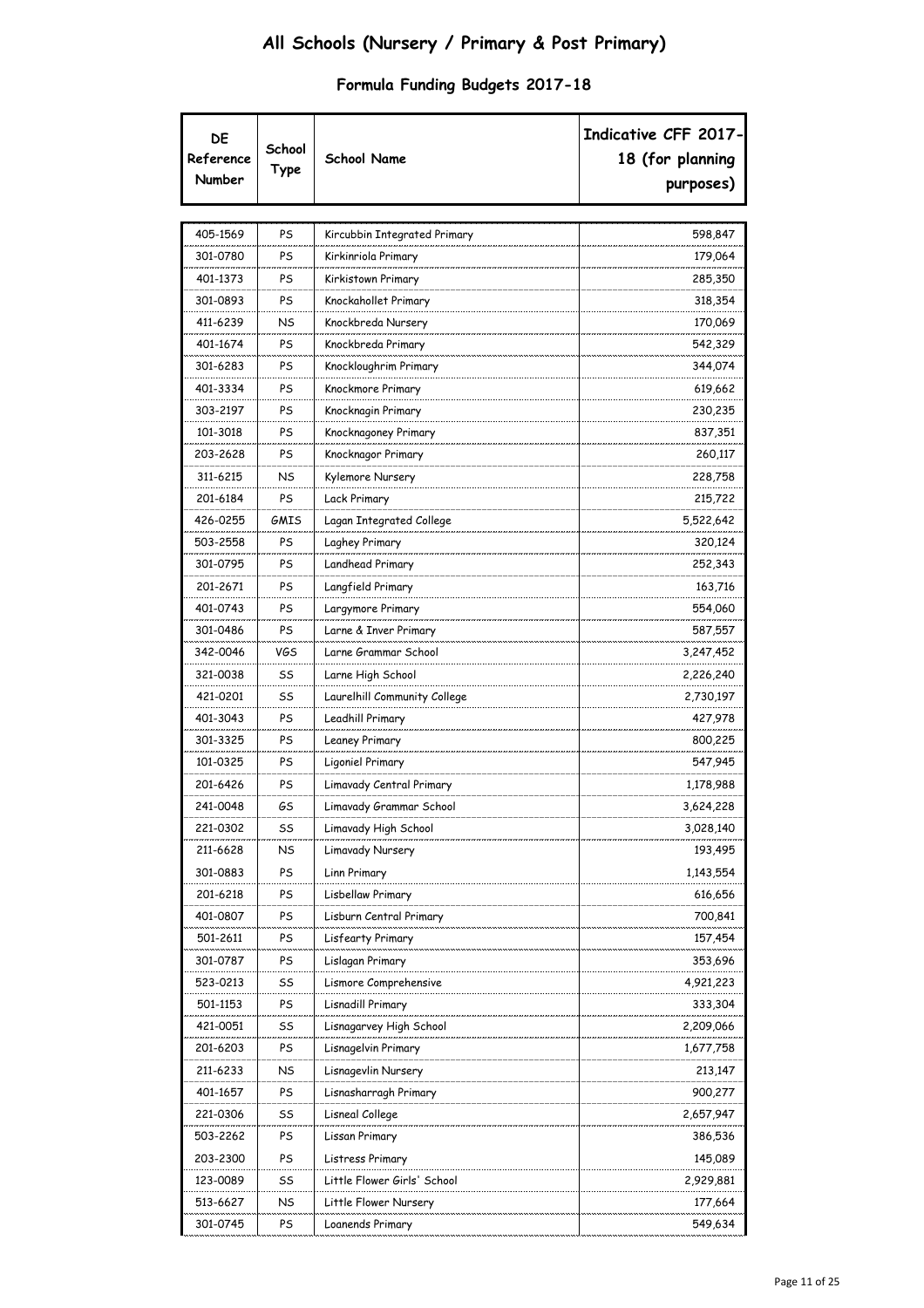| DE<br>Reference<br>Number | School<br>Type | <b>School Name</b>                 | Indicative CFF 2017-<br>18 (for planning<br>purposes) |
|---------------------------|----------------|------------------------------------|-------------------------------------------------------|
| 201-0380                  | PS             | Londonderry Model Primary          | 949,229                                               |
| 401-6004                  | PS             | Londonderry Primary                | 1,052,365                                             |
| 301-0466                  | PS             | Longstone Primary                  | 162,148                                               |
| 203-6475                  | PS             | Longtower Primary                  | 880,958                                               |
| 342-0034                  | VGS            | Loreto College, Coleraine          | 3,514,031                                             |
| 242-0065                  | VGS            | Loreto Grammar, Omagh              | 3,906,577                                             |
| 406-6579                  | GMIP           | Lough View Integrated Primary      | 1,245,996                                             |
| 203-2724                  | PS             | Loughash Primary                   | 171,309                                               |
| 405-6710                  | PS             | Loughries Integrated Primary       | 253,320                                               |
| 101-6537                  | PS             | Lowwood Primary                    | 787,339                                               |
| 242-0287                  | VGS            | Lumen Christi College, Londonderry | 3,738,453                                             |
| 541-0057                  | SHS            | Lurgan College                     | 2,077,010                                             |
| 521-0271                  | SS             | Lurgan Junior High                 | 2,594,183                                             |
| 501-0992                  | PS             | Lurgan Model Primary               | 721,460                                               |
| 301-3700                  | PS             | Macosquin Primary                  | 559,845                                               |
| 401-6417                  | PS             | Maghaberry Primary                 | 685,952                                               |
| 301-2291                  | PS             | Maghera Primary                    | 337,948                                               |
| 321-0035                  | SS             | Magherafelt High School            | 2,260,753                                             |
| 311-6177                  | NS             | Magherafelt Nursery                | 306,573                                               |
| 301-2267                  | PS             | Magherafelt Primary                | 686,764                                               |
| 201-6127                  | PS             | Maguiresbridge Primary             | 370,463                                               |
| 306-6652                  | GMIP           | Maine Integrated Primary           | 396,582                                               |
| 305-6708                  | PS             | Mallusk Integrated Primary         | 131,462                                               |
| 126-0294                  | GMIS           | Malone Integrated College          | 2,902,301                                             |
| 101-6498                  | PS             | Malvern Primary                    | 437,034                                               |
| 501-1687                  | PS             | Maralin Village Primary            | 782,774                                               |
| 521-0083                  | SS             | Markethill High                    | 2,042,498                                             |
| 501-6436                  | PS             | Markethill Primary                 | 850,541                                               |
| 303-6704                  | PS             | Mary Queen of Peace Primary        | 634,992                                               |
| 113-6349                  | NS             | Matt Talbot Nursery                | 206,583                                               |
| 111-0002                  | NS             | McArthur Nursery                   | 187,319                                               |
| 201-2344                  | PS             | McClintock Primary                 | 297,953                                               |
| 401-0512                  | PS             | <b>McKinney Primary</b>            | 458,171                                               |
| 401-6636                  | PS             | Meadow Bridge Primary              | 725,364                                               |
| 123-0104                  | SS             | Mercy College                      | 2,207,665                                             |
| 103-6041                  | PS             | Mercy Primary                      | 716,740                                               |
| 142-0022                  | VGS            | Methodist College, Belfast         | 7,832,177                                             |
| 306-6544                  | GMIP           | Mill Strand Integrated Primary     | 762,660                                               |
| 301-2264                  | PS             | Millburn Primary                   | 1,012,672                                             |
| 406-6644                  | GMIP           | Millennium Integrated Primary      | 886,375                                               |
| 511-6189                  | <b>NS</b>      | Millington Nursery                 | 300,101                                               |
| 501-6007                  | PS             | Millington Primary                 | 1,899,285                                             |
| 401-1681                  | PS             | Millisle Primary                   | 657,338                                               |
| 303-0438                  | PS             | Millguarter Primary                | 393,169                                               |
| 501-1651                  | PS             | Milltown Primary                   | 237,831                                               |
| 201-1789                  | PS             | Moat Primary                       | 394,374                                               |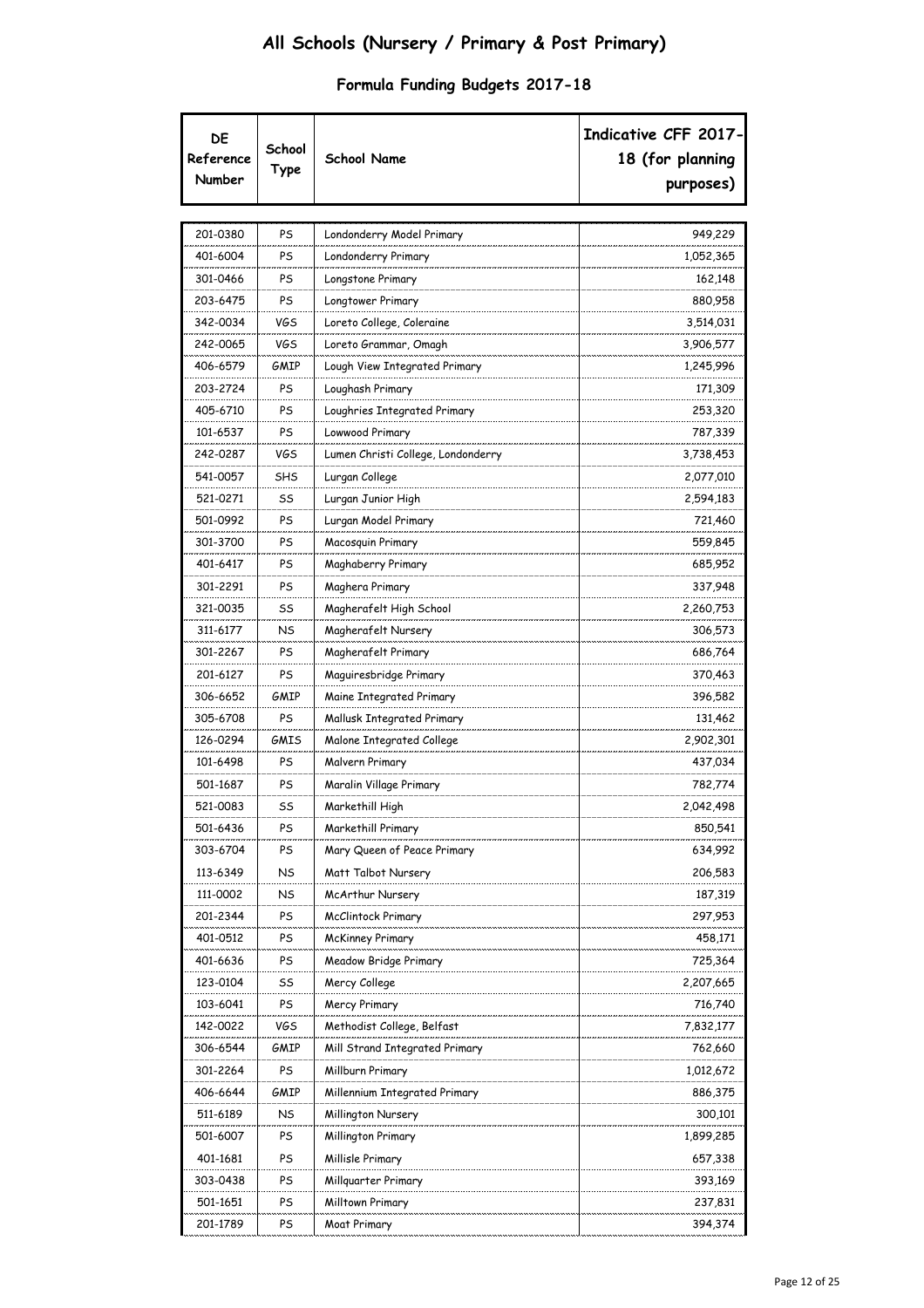| DE<br>Reference<br>Number | School<br>Type | <b>School Name</b>                 | Indicative CFF 2017-<br>18 (for planning<br>purposes) |
|---------------------------|----------------|------------------------------------|-------------------------------------------------------|
|                           |                |                                    |                                                       |
| 401-6104                  | PS             | Moira Primary                      | 1,043,061                                             |
| 503-1516                  | PS             | Moneydarragh Primary               | 289,994                                               |
| 501-2280                  | PS             | Moneymore Primary                  | 661,106                                               |
| 303-0815                  | PS             | Moneynick Primary                  | 244,960                                               |
| 401-1699                  | PS             | Moneyrea Primary                   | 552,552                                               |
| 311-6219                  | NS             | Monkstown Nursery                  | 192,280                                               |
| 301-0818                  | PS             | Moorfields Primary                 | 515,352                                               |
| 301-3323                  | PS             | Mossgrove Primary                  | 760,012                                               |
| 311-6162                  | NS             | Mossley Nursery                    | 194,563                                               |
| 301-6015                  | PS             | Mossley Primary                    | 1,590,993                                             |
| 242-0041                  | VGS            | Mount Lourdes Grammar, Enniskillen | 3,498,204                                             |
| 503-1126                  | PS             | Mount St Catherine's Primary       | 813,594                                               |
| 303-0688                  | PS             | Mount St Michael's Primary         | 1,232,912                                             |
| 501-1161                  | PS             | Mountnorris Primary                | 309,140                                               |
| 421-0012                  | SS             | Movilla High School                | 1,073,966                                             |
| 501-2636                  | PS             | Moy Regional Primary               | 269,413                                               |
| 501-6543                  | PS             | Moyallon Primary                   | 541,283                                               |
| 301-0870                  | PS             | Moyle Primary                      | 1,073,227                                             |
| 203-3707                  | PS             | Mullabuoy Primary                  | 324,110                                               |
| 501-1019                  | PS             | Mullaglass Primary                 | 280,588                                               |
| 501-1095                  | PS             | Mullavilly Primary                 | 412,768                                               |
| 203-0373                  | PS             | Nazareth House Primary             | 767,814                                               |
| 421-0045                  | SS             | Nendrum College                    | 1,756,538                                             |
| 101-0267                  | PS             | Nettlefield Primary                | 1,368,036                                             |
| 111-0036                  | NS             | New Lodge Nursery                  | 211,782                                               |
| 303-2109                  | PS             | New Row Primary                    | 488,551                                               |
| 526-0285                  | GMIS           | New-Bridge Integrated College      | 2,646,500                                             |
| 201-2261                  | PS             | Newbuildings Primary               | 593,983                                               |
| 401-1698                  | PS             | Newcastle Primary                  | 545,719                                               |
| 501-2719                  | PS             | Newmills Primary                   | 294,762                                               |
| 521-0186                  | SS             | Newry High                         | 1,814,077                                             |
| 401-1345                  | PS             | Newtownards Model Primary          | 1,093,855                                             |
| 411-0035                  | NS             | Newtownards Nursery                | 178,597                                               |
| 201-1879                  | PS             | Newtownbutler No 2 Primary         | 220,134                                               |
| 521-0025                  | SS             | Newtownhamilton High               | 912,736                                               |
| 501-1137                  | PS             | Newtownhamilton Primary            | 263,132                                               |
| 201-6262                  | PS             | Newtownstewart Model Primary       | 261,639                                               |
| 326-0290                  | GMIS           | North Coast Integrated College     | 2,190,829                                             |
| 301-6257                  | PS             | Oakfield Primary                   | 894,498                                               |
| 226-0276                  | GMIS           | Oakgrove Integrated College        | 3,770,371                                             |
| 206-6558                  | GMIP           | Oakgrove Integrated Primary        | 1,279,387                                             |
| 406-6611                  | GMIP           | Oakwood Integrated Primary         | 597,817                                               |
| 401-6144                  | PS             | Old Warren Primary                 | 557,848                                               |
| 301-0646                  | PS             | Olderfleet Primary                 | 528,477                                               |
| 111-6159                  | NS             | Oldpark Nursery                    | 193,888                                               |
| 241-0066                  | GS             | Omagh Academy                      | 2,744,848                                             |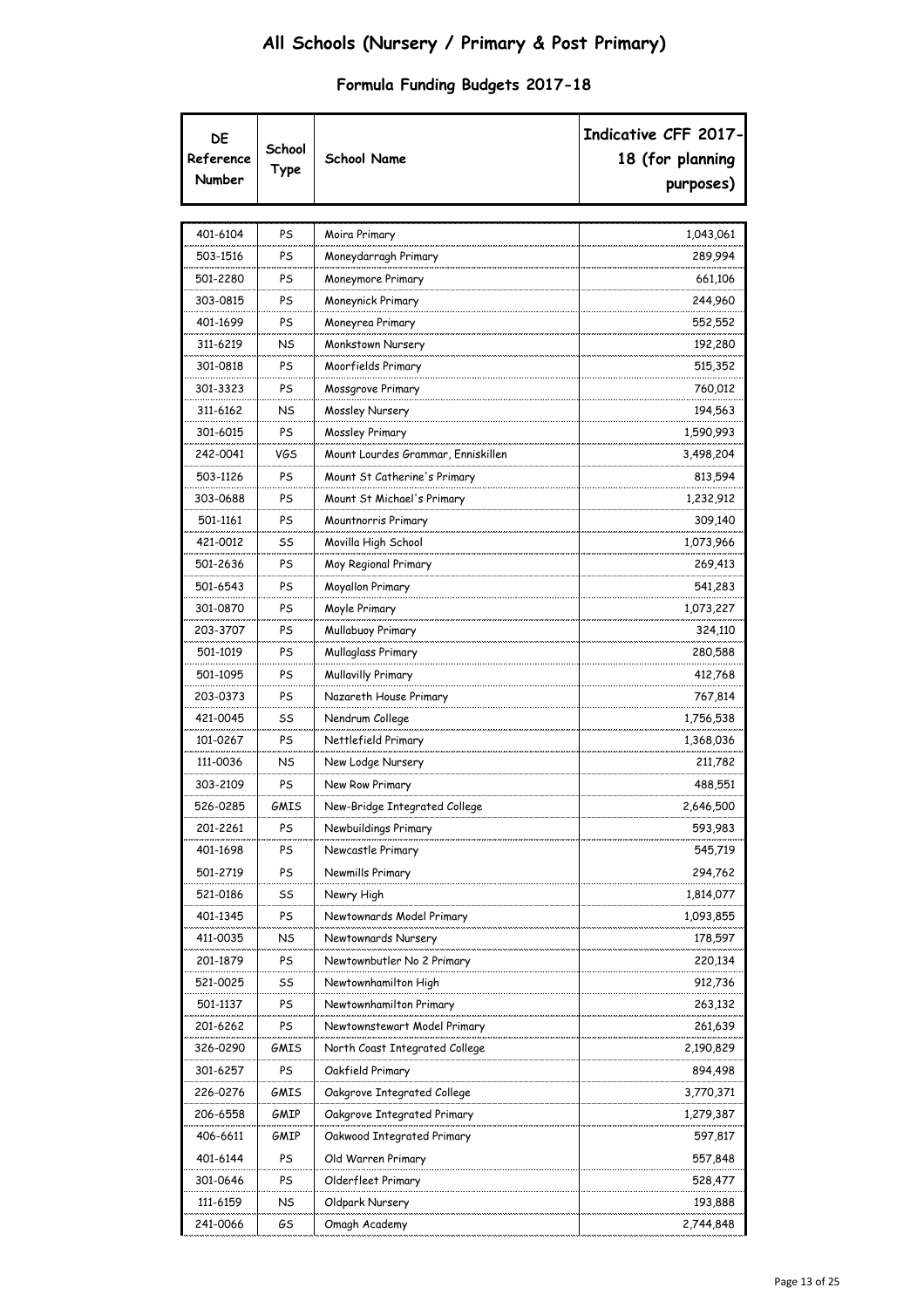| DE<br>Reference<br>Number | School<br>Type | <b>School Name</b>                        | Indicative CFF 2017-<br>18 (for planning<br>purposes) |
|---------------------------|----------------|-------------------------------------------|-------------------------------------------------------|
|                           |                |                                           |                                                       |
| 201-2691                  | PS             | Omagh County Primary                      | 940,388                                               |
| 221-0125                  | SS             | Omagh High School                         | 1,805,088                                             |
| 206-6552                  | GMIP           | Omagh Integrated Primary                  | 981,941                                               |
| 211-6265                  | NS             | Omagh North Nursery                       | 204,168                                               |
| 101-0273                  | PS             | Orangefield Primary                       | 1,238,752                                             |
| 501-6658                  | PS             | Orchard County Primary                    | 519,201                                               |
| 501-6221                  | PS             | Orritor Primary                           | 592,402                                               |
| 403-6693                  | PS             | Our Lady & St Patrick Primary             | 1,311,703                                             |
| 442-0259                  | VGS            | Our Lady and St Patrick's College Belfast | 5,495,718                                             |
| 323-0075                  | SS             | Our Lady of Lourdes High School           | 1,092,863                                             |
| 103-0313                  | PS             | Our Lady of Lourdes Primary, Belfast      | 1,612,913                                             |
| 203-6415                  | PS             | Our Lady of Lourdes Primary, Omagh        | 383,409                                               |
| 403-6591                  | PS             | Our Lady Queen of Peace Primary           | 1,024,969                                             |
| 503-6639                  | PS             | Our Lady's and St Mochua's D'noose        | 541,056                                               |
| 542-0060                  | VGS            | Our Lady's Grammar, Newry                 | 3,674,576                                             |
| 113-6251                  | NS             | Our Lady's Nursery                        | 204,731                                               |
| 103-0326                  | PS             | Our Lady's Primary, Belfast               | 1,206,916                                             |
| 503-6598                  | PS             | Our Lady's Primary, Tullysaran            | 481,369                                               |
| 301-0642                  | PS             | Parkgate Primary                          | 248,153                                               |
| 325-0207                  | SS             | Parkhall Integrated College               | 2,847,333                                             |
| 301-6058                  | PS             | Parkhall Primary                          | 652,462                                               |
| 506-6657                  | GMIP           | Phoenix Integrated Primary                | 664,799                                               |
| 411-6418                  | NS             | Pond Park Nursery                         | 195,965                                               |
| 401-6401                  | PS             | Pond Park Primary                         | 1,632,147                                             |
| 541-0067                  | <b>SHS</b>     | Portadown College                         | 3,470,336                                             |
| 506-6553                  | GMIP           | Portadown Integrated Primary              | 997,907                                               |
| 405-1601                  | PS             | Portaferry Integrated Primary             | 268,673                                               |
| 401-1507                  | PS             | Portavogie Primary                        | 661,058                                               |
| 301-6440                  | PS             | Portglenone Primary                       | 384,584                                               |
| 301-0847                  | PS             | Portrush Primary                          | 578,873                                               |
| 301-2250                  | PS             | Portstewart Primary                       | 793,981                                               |
| 501-6078                  | PS             | Poyntzpass Primary                        | 355,730                                               |
| 503-6586                  | PS             | <b>Presentation Primary</b>               | 1,002,077                                             |
| 503-6590                  | PS             | Primate Dixon Memorial Primary            | 1,656,278                                             |
| 425-0024                  | SS             | Priory Integrated College                 | 2,580,342                                             |
| 201-2669                  | PS             | Queen Elizabeth II Primary, Omagh         | 186,686                                               |
| 501-6200                  | PS             | Queen Elizabeth II Primary, Pomeroy       | 169,368                                               |
| 511-0017                  | NS             | Railway Street Nursery                    | 109,696                                               |
| 342-0058                  | VGS            | Rainey Endowed School, Magherafelt        | 3,203,561                                             |
| 301-0816                  | PS             | Randalstown Central Primary               | 519,392                                               |
| 301-6125                  | PS             | Rasharkin Primary                         | 255,629                                               |
| 301-0895                  | PS             | Rathcoole Primary                         | 500,581                                               |
| 521-0127                  | SS             | Rathfriland High                          | 1,350,213                                             |
| 142-0095                  | VGS            | Rathmore Grammar, Belfast                 | 5,470,985                                             |
| 401-6067                  | PS             | Rathmore Primary                          | 1,576,234                                             |
| 111-6158                  | NS             | Ravenscroft Nursery                       | 201,845                                               |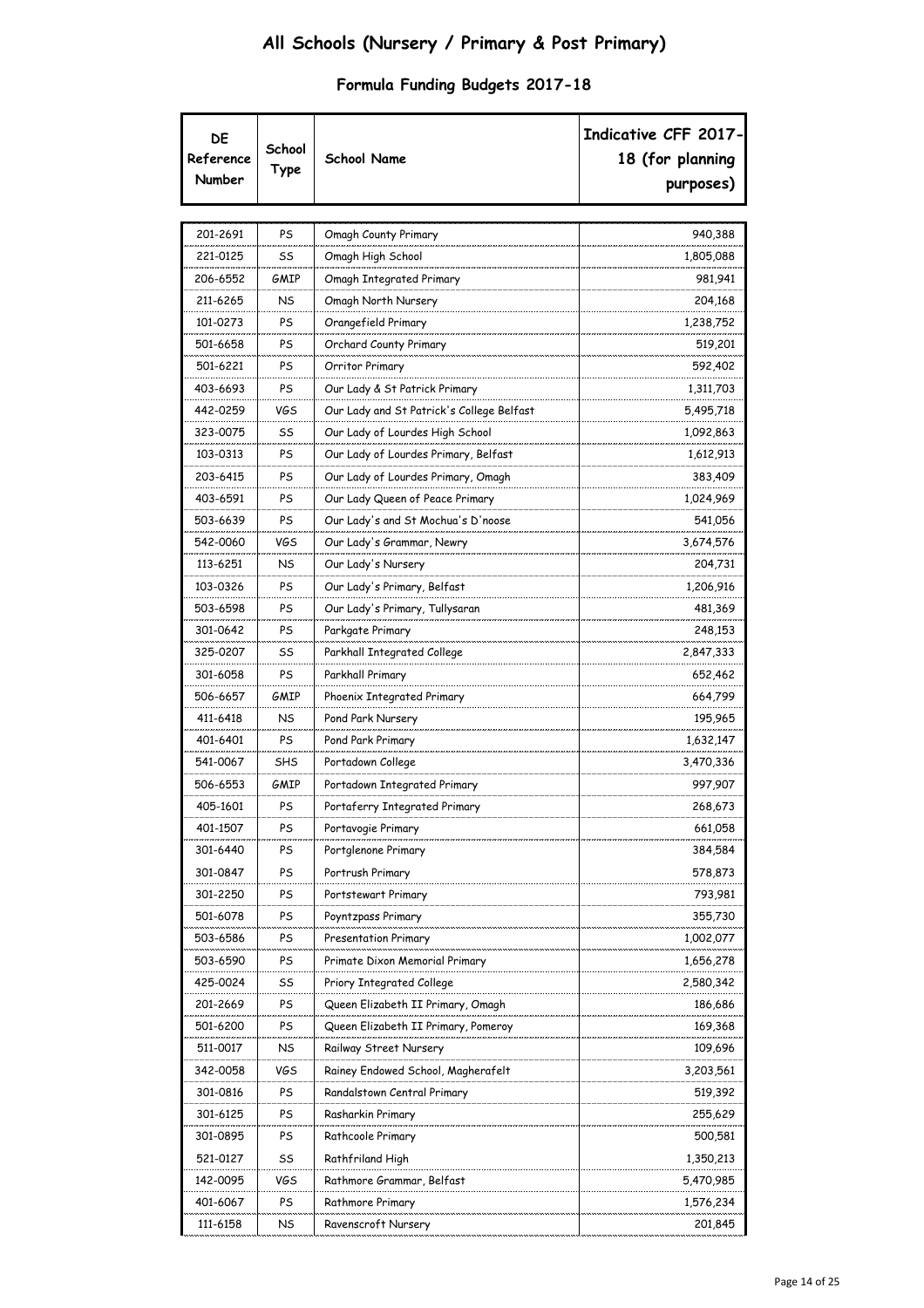|  |  |  | Formula Funding Budgets 2017-18 |
|--|--|--|---------------------------------|
|--|--|--|---------------------------------|

| DE<br>Reference<br>Number | School<br>Type | School Name                          | Indicative CFF 2017-<br>18 (for planning<br>purposes) |
|---------------------------|----------------|--------------------------------------|-------------------------------------------------------|
| 203-2704                  | PS             | Recarson Primary                     | 345,377                                               |
| 441-0063                  | GS             | Regent House Grammar School          | 5,870,976                                             |
| 501-6643                  | PS             | <b>Richmond Primary</b>              | 370,180                                               |
| 501-1165                  | PS             | Richmount Primary                    | 397,666                                               |
| 401-6615                  | PS             | Riverdale Primary                    | 547,804                                               |
| 503-2591                  | PS             | Roan St Patrick's Primary            | 373,651                                               |
| 206-6665                  | GMIP           | Roe Valley Integrated Primary        | 591,642                                               |
| 203-2723                  | PS             | Roscavey Primary                     | 230,097                                               |
| 203-0364                  | PS             | Rosemount Primary                    | 1,004,953                                             |
| 101-0157                  | PS             | Rosetta Primary                      | 798,448                                               |
| 305-6248                  | PS             | Round Tower Integrated Primary       | 799,845                                               |
| 406-6682                  | GMIP           | Rowandale Integrated Primary         | 683,551                                               |
| 223-0298                  | SS             | Sacred Heart College, Omagh          | 3,496,488                                             |
| 542-0076                  | VGS            | Sacred Heart Grammar, Newry          | 3,703,407                                             |
| 103-6471                  | PS             | Sacred Heart Primary, Belfast        | 571,431                                               |
| 403-6133                  | PS             | Sacred Heart Primary, Dundrum        | 211,354                                               |
| 503-6136                  | PS             | Sacred Heart Primary, Rock           | 381,272                                               |
| 203-2721                  | PS             | Sacred Heart Primary, Tattyreagh     | 274,325                                               |
| 203-6259                  | PS             | Sacred Heart Primary, Trench Road    | 1,131,559                                             |
| 421-0063                  | SS             | Saintfield High School               | 1,562,812                                             |
| 506-6578                  | GMIP           | Saints & Scholars Integrated Primary | 737,031                                               |
| 111-6160                  | NS             | Sandbrook Nursery                    | 193,598                                               |
| 501-1664                  | PS             | Scarva Primary                       | 297,016                                               |
| 104-6641                  | PS             | Scoil an Droichid                    | 559,825                                               |
| 404-6600                  | PS             | Scoil na Fuiseoige                   | 487,073                                               |
| 504-6137                  | PS             | Seagoe Primary                       | 929,560                                               |
| 513-6629                  | NS             | Seaview Nursery                      | 262,279                                               |
| 101-0266                  | PS             | Seaview Primary, Belfast             | 1,401,341                                             |
| 303-0899                  | PS             | Seaview Primary, Glenarm             | 196,775                                               |
| 401-0882                  | PS             | Seymour Hill Primary                 | 709,083                                               |
| 111-0038                  | NS             | Shaftesbury Nursery                  | 193,613                                               |
| 426-0281                  | GMIS           | Shimna Integrated College            | 2,659,304                                             |
| 301-6005                  | PS             | Silverstream Primary                 | 516,867                                               |
| 201-6442                  | PS             | Sion Mills Primary                   | 729,974                                               |
| 305-6231                  | PS             | Six Mile Integrated Primary          | 398,926                                               |
| 326-0289                  | GMIS           | Slemish Integrated College           | 3,319,908                                             |
| 401-6123                  | PS             | Spa Primary                          | 508,585                                               |
| 326-0303                  | GMIS           | Sperrin Integrated College           | 2,322,060                                             |
| 306-6613                  | GMIP           | Spires Integrated Primary            | 590,328                                               |
| 101-0221                  | PS             | Springfield Primary                  | 542,544                                               |
| 101-0307                  | PS             | Springhill Primary                   | 522,687                                               |
| 223-0166                  | SS             | St Aidan's High School               | 987,735                                               |
| 203-3708                  | PS             | St Aidan's Primary, Magilligan       | 247,455                                               |
| 403-3306                  | PS             | St Aloysius Primary                  | 1,300,488                                             |
| 303-0898                  | PS             | St Anne's Primary                    | 242,977                                               |
| 203-6069                  | PS             | St Anne's Primary Derry              | 1,391,019                                             |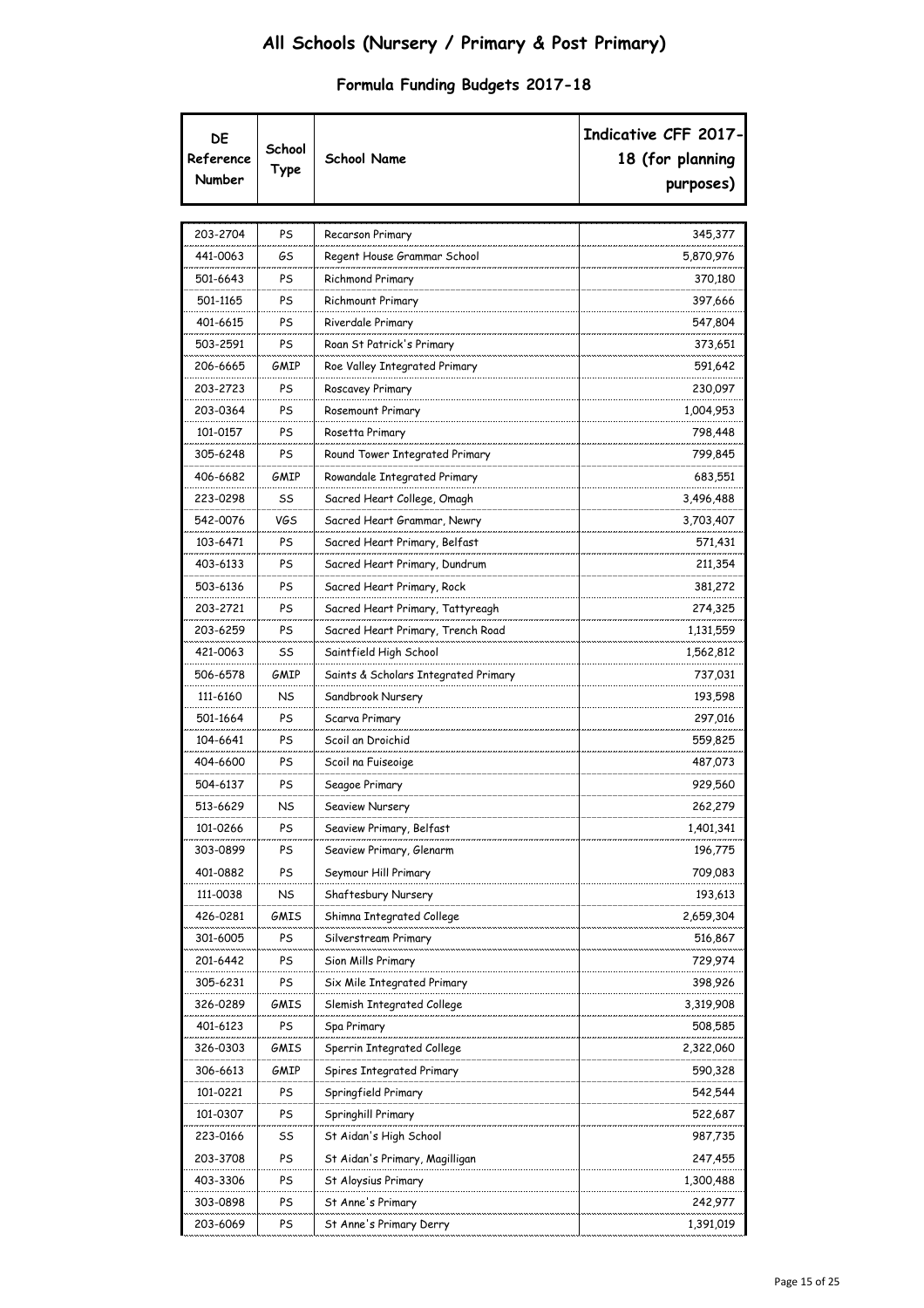|  |  |  | Formula Funding Budgets 2017-18 |
|--|--|--|---------------------------------|
|--|--|--|---------------------------------|

| DE<br>Reference<br>Number | School<br>Type | <b>School Name</b>                 | Indicative CFF 2017-<br>18 (for planning<br>purposes) |
|---------------------------|----------------|------------------------------------|-------------------------------------------------------|
| 103-0868                  | PS             | St Anne's Primary, Belfast         | 2,372,736                                             |
| 403-3008                  | PS             | St Anne's Primary, Donaghadee      | 197,274                                               |
| 313-6332                  | NS             | St Anthony's Nursery               | 169,650                                               |
| 303-0900                  | PS             | St Anthony's Primary               | 372,284                                               |
| 503-1184                  | PS             | St Anthony's Primary, Craigavon    | 2,010,537                                             |
| 323-0308                  | SS             | St Benedict's College              | 1,651,500                                             |
| 113-6228                  | NS             | St Bernadette's Nursery            | 212,473                                               |
| 403-1676                  | PS             | St Bernard's Primary, Belfast      | 1,079,505                                             |
| 303-3313                  | PS             | St Bernard's Primary, Newtownabbey | 1,634,632                                             |
| 503-6101                  | PS             | St Brendan's Primary               | 1,348,997                                             |
| 103-6075                  | PS             | St Bride's Primary                 | 2,366,048                                             |
| 223-0225                  | SS             | St Brigid's College, Carnhill      | 2,835,991                                             |
| 303-3326                  | PS             | St Brigid's Primary Ballymoney     | 580,934                                               |
| 303-0890                  | PS             | St Brigid's Primary Cloughmills    | 250,208                                               |
| 303-6103                  | PS             | St Brigid's Primary Knockloughrim  | 674,728                                               |
| 303-2018                  | PS             | St Brigid's Primary Tirkane        | 673,015                                               |
| 203-2573                  | PS             | St Brigid's Primary, Altamuskin    | 224,698                                               |
| 503-2727                  | PS             | St Brigid's Primary, Augher        | 135,543                                               |
| 303-6679                  | PS             | St Brigid's Primary, Ballymena     | 1,274,867                                             |
| 203-6142                  | PS             | St Brigid's Primary, Carnhill      | 1,175,262                                             |
| 203-2685                  | PS             | St Brigid's Primary, Cranagh       | 141,315                                               |
| 403-3040                  | PS             | St Brigid's Primary, Downpatrick   | 761,006                                               |
| 503-1169                  | PS             | St Brigid's Primary, Drumilly      | 389,529                                               |
| 503-1163                  | PS             | St Brigid's Primary, G'drummond    | 579,634                                               |
| 203-2662                  | PS             | St Brigid's Primary, Mountfield    | 190,541                                               |
| 503-2698                  | PS             | St Brigid's Primary, Mountjoy      | 399,591                                               |
| 503-6673                  | PS             | St Bronagh's Primary, Rostrevor    | 547,692                                               |
| 203-2694                  | PS             | St Caireall's Primary, Castlederg  | 329,700                                               |
| 203-6045                  | PS             | St Canice's Primary, Dungiven      | 938,598                                               |
| 203-2263                  | PS             | St Canice's Primary, Feeny         | 392,023                                               |
| 403-1485                  | PS             | St Caolan's Primary                | 239,890                                               |
| 523-0218                  | SS             | St Catherine's College             | 5,026,857                                             |
| 203-6703                  | PS             | St Catherine's Primary             | 1,528,595                                             |
| 223-0188                  | SS             | St Cecilia's College               | 3,606,896                                             |
| 523-0152                  | SS             | St Ciaran's High                   | 3,308,457                                             |
| 303-6268                  | PS             | St Ciaran's Primary                | 203,067                                               |
| 503-6634                  | PS             | St Clare's Abbey Primary           | 1,470,066                                             |
| 103-6630                  | PS             | St Clare's Primary, Belfast        | 1,515,473                                             |
| 542-0062                  | VGS            | St Colman's College, Newry         | 4,020,353                                             |
| 423-0161                  | SS             | St Colman's High School            | 1,975,278                                             |
| 403-3307                  | PS             | St Colman's Primary Lisburn        | 1,005,791                                             |
| 503-6061                  | PS             | St Colman's Primary, Annaclone     | 576,143                                               |
| 503-6400                  | PS             | St Colman's Primary, Bann          | 385,076                                               |
| 503-6000                  | PS             | St Colman's Primary, Dromore       | 362,806                                               |
| 503-6545                  | PS             | St Colmans' Primary, Kilkeel       | 673,292                                               |
| 503-6572                  | PS             | St Colman's Primary, Saval         | 543,210                                               |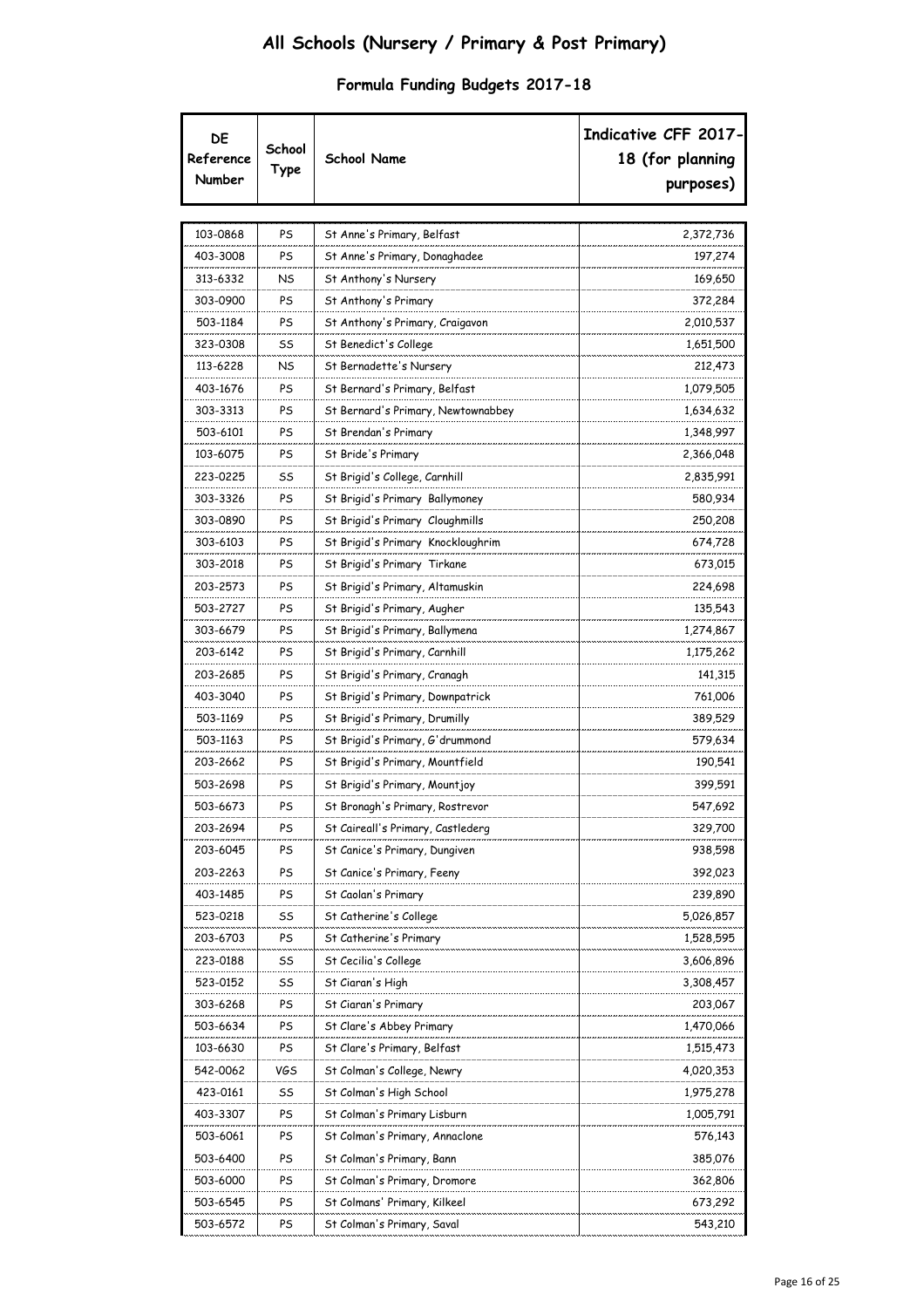| DE<br>Reference<br>Number | School<br>Type | <b>School Name</b>                   | Indicative CFF 2017-<br>18 (for planning<br>purposes) |
|---------------------------|----------------|--------------------------------------|-------------------------------------------------------|
| 423-0102                  | SS             | St Colmcille's High School, Crossgar | 1,240,857                                             |
| 413-6211                  | NS             | St Colmcille's Nursery               | 192,963                                               |
| 303-6666                  | PS             | St Colmcille's Primary, Ballymena    | 1,043,037                                             |
| 203-6082                  | PS             | St Colmcilles Primary, Claudy        | 728,175                                               |
| 403-6182                  | PS             | St Colmcille's Primary, Downpatrick  | 711,025                                               |
| 423-0223                  | SS             | St Colm's High School, Belfast       | 1,937,355                                             |
| 323-0132                  | SS             | St Colm's High School, Magherafelt   | 1,842,506                                             |
| 523-0059                  | SS             | St Columban's College                | 831,355                                               |
| 203-6213                  | PS             | St Columban's Primary, Belcoo        | 364,227                                               |
| 423-0107                  | SS             | St Columbanus' College               | 2,669,247                                             |
| 423-0067                  | SS             | St Columba's High School             | 878,870                                               |
| 303-2202                  | PS             | St Columba's Primary Garvagh         | 340,838                                               |
| 303-6147                  | PS             | St Columba's Primary Kilrea          | 689,256                                               |
| 303-2268                  | PS             | St Columba's Primary Straw           | 531,747                                               |
| 203-6247                  | PS             | St Columba's Primary Newbuildings    | 251,279                                               |
| 203-2730                  | PS             | St Columba's Primary, Clady          | 436,560                                               |
| 203-2737                  | PS             |                                      | 938,692                                               |
| 242-0054                  |                | St Columbkille's Primary Carrickmore |                                                       |
| 303-2205                  | VGS<br>PS      | St Columb's College, Londonderry     | 6,339,844<br>298,679                                  |
|                           |                | St Columb's Primary Magherafelt      |                                                       |
| 303-2231                  | PS             | St Colum's Primary Portstewart       | 509,508                                               |
| 303-0832                  | PS             | St Comgall's Primary, Antrim         | 1,466,197                                             |
| 403-6146                  | PS             | St Comgall's Primary, Bangor         | 796,538                                               |
| 223-0190                  | SS             | St Comhghall's College               | 2,392,647                                             |
| 203-6116                  | PS             | St Conor's Primary, Omagh            | 1,183,610                                             |
| 503-6583                  | PS             | St Dallan's Primary, Warrenpoint     | 1,393,432                                             |
| 203-6258                  | PS             | St Davog's Primary, Belleek          | 345,878                                               |
| 142-0029                  | VGS            | St Dominic's High School, Belfast    | 4,537,135                                             |
| 203-6186                  | PS             | St Dympna's Primary, Dromore,        | 591,065                                               |
| 203-6473                  | PS             | St Eithne's Primary, Ballymagroarty  | 1,221,873                                             |
| 303-2271                  | PS             | St Eoghan's Primary                  | 387,416                                               |
| 223-0180                  | SS             | St Eugene's College, Roslea          | 362,553                                               |
| 203-6555                  | PS             | St Eugene's Primary Londonderry      | 575,998                                               |
| 203-2688                  | PS             | St Eugene's Primary, Tyrcur          | 153,846                                               |
| 203-2682                  | PS             | St Eugene's Primary, Victoria Bridge | 240,497                                               |
| 223-0099                  | SS             | St Fanchea's College                 | 1,478,006                                             |
| 403-3017                  | PS             | St Finian's Primary                  | 462,753                                               |
| 203-6149                  | PS             | St Finlough's Primary, Sistrakeel    | 279,867                                               |
| 503-6610                  | PS             | St Francis' of Assisi Primary        | 569,786                                               |
| 503-6457                  | PS             | St Francis' Primary, Aghaderg        | 472,664                                               |
| 403-1531                  | PS             | St Francis' Primary, Drumaroad       | 317,157                                               |
| 503-6633                  | PS             | St Francis' Primary, Lurgan          | 2,280,611                                             |
| 123-0155                  | SS             | St Genevieve's High School           | 4,800,490                                             |
| 403-6642                  | PS             | St Ita's Primary                     | 1,607,938                                             |
| 503-1167                  | PS             | St James' Primary, Drumatee          | 113,990                                               |
| 303-6100                  | PS             | St James' Primary, Newtownabbey      | 903,483                                               |
| 503-6121                  | PS             | St Jarlath's Primary                 | 531,997                                               |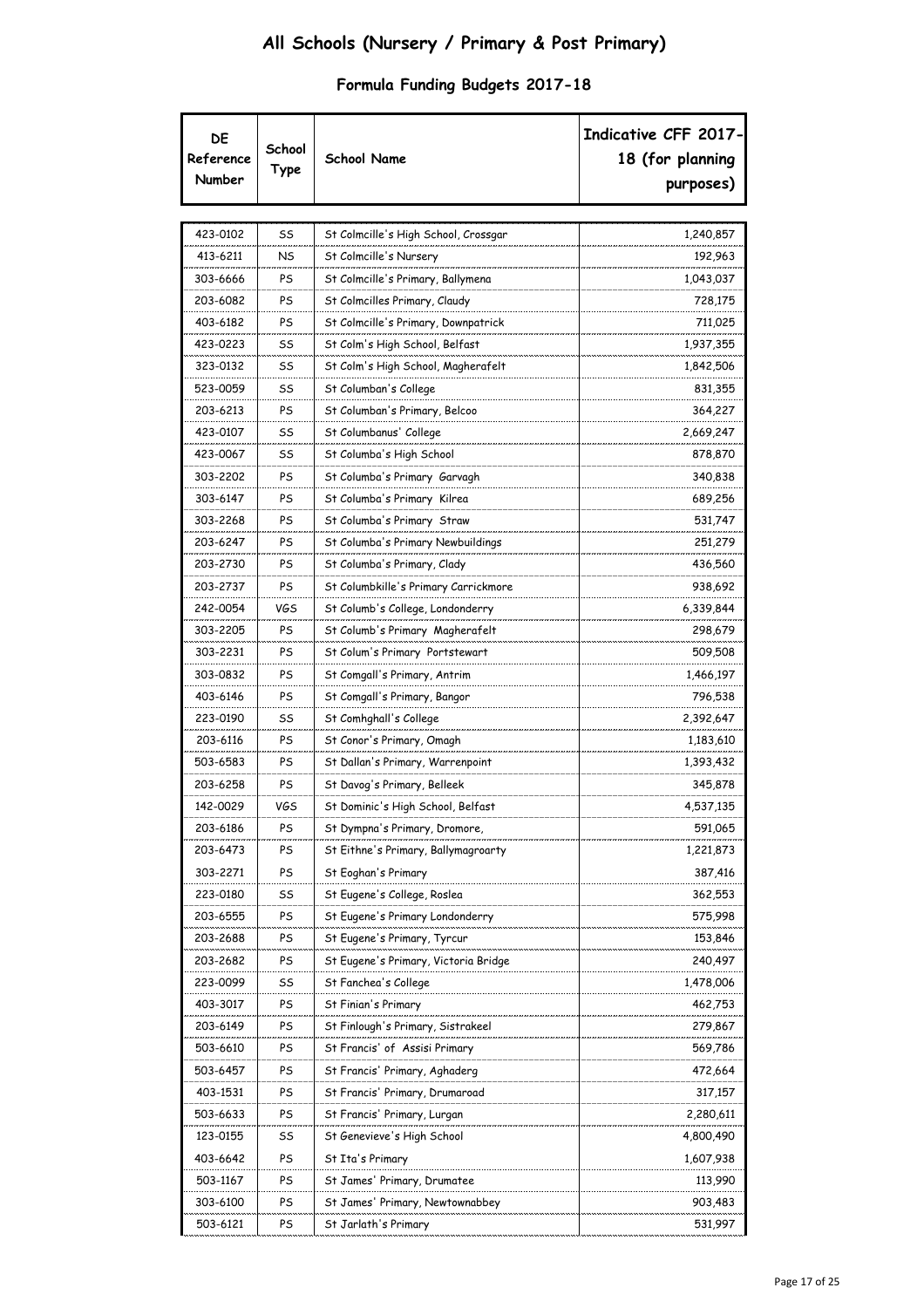| DE<br>Reference<br>Number | School<br>Type | <b>School Name</b>                       | Indicative CFF 2017-<br>18 (for planning<br>purposes) |
|---------------------------|----------------|------------------------------------------|-------------------------------------------------------|
| 303-2246                  | PS             | St John Bosco Primary, Ballynease        | 381,800                                               |
| 513-6217                  | NS             | St John the Baptist Nursery              | 177,364                                               |
| 103-6688                  | PS             | St John The Baptist Primary              | 1,116,830                                             |
| 203-1887                  | PS             | St John the Baptist Primary, Enniskillen | 205,329                                               |
| 503-6173                  | PS             | St John the Baptist Primary, Portadown   | 1,313,156                                             |
| 223-0148                  | SS             | St John's College                        | 914,635                                               |
| 303-3317                  | PS             | St John's Primary Carnlough              | 479,263                                               |
| 303-3709                  | PS             | St John's Primary Coleraine              | 524,785                                               |
| 303-2274                  | PS             | St John's Primary Swatragh               | 563,381                                               |
| 203-6032                  | PS             | St John's Primary, Bligh's Lane          | 1,766,099                                             |
| 203-6187                  | PS             | St John's Primary, Dernaflaw             | 413,549                                               |
| 503-0958                  | PS             | St John's Primary, Eglish                | 205,038                                               |
| 503-1669                  | PS             | St John's Primary, Gilford               | 409,925                                               |
| 503-2729                  | PS             | St John's Primary, Kingisland            | 409,668                                               |
| 503-6622                  | PS             | St John's Primary, Middletown            | 565,792                                               |
| 503-2715                  | PS             | St John's Primary, Moy                   | 601,197                                               |
| 503-6675                  | PS             | St Joseph's and St James' Primary        | 427,311                                               |
| 523-0056                  | SS             | St Joseph's Boys' High, Newry            | 1,687,053                                             |
| 523-0192                  | SS             | St Joseph's College, Coalisland          | 1,619,422                                             |
| 123-0275                  | SS             | St Joseph's College, Belfast             | 2,887,667                                             |
| 323-0110                  | SS             | St Joseph's College, Coleraine           | 1,285,235                                             |
| 223-0100                  | SS             | St Joseph's College, Enniskillen         | 1,180,629                                             |
| 542-0073                  | VGS            | St Joseph's Convent Grammar, Donaghmore  | 3,258,103                                             |
| 503-1340                  | PS             | St Joseph's Convent Primary, Newry       | 1,477,436                                             |
| 523-0167                  | SS             | St Joseph's High, Crossmaglen            | 2,625,198                                             |
| 313-6183                  | NS             | St Joseph's Nursery                      | 223,704                                               |
| 303-6050                  | PS             | St Joseph's Primary Antrim               | 950,774                                               |
| 303-6026                  | PS             | St Joseph's Primary Crumlin              | 1,709,890                                             |
| 303-6243                  | PS             | St Joseph's Primary Dunloy               | 801,155                                               |
| 103-6246                  | PS             | St Joseph's Primary (Holland Dr)         | 980,854                                               |
| 103-6621                  | PS             | St Joseph's Primary (Slate Street)       | 818,540                                               |
| 403-1231                  | PS             | St Joseph's Primary Ballycruttle         | 207,033                                               |
| 403-1663                  | PS             | St Joseph's Primary Carnacaville         | 534,728                                               |
| 403-1660                  | PS             | St Joseph's Primary Carryduff            | 1,175,441                                             |
| 403-1550                  | PS             | St Joseph's Primary Crossgar             | 307,898                                               |
| 403-6016                  | PS             | St Joseph's Primary Killough             | 246,923                                               |
| 403-0897                  | PS             | St Joseph's Primary Lisburn              | 1,021,010                                             |
| 403-3005                  | PS             | St Joseph's Primary Strangford           | 212,778                                               |
| 403-3037                  | PS             | St Joseph's Primary Tyrella              | 294,474                                               |
| 503-1325                  | PS             | St Joseph's Primary, Ballymartin         | 324,872                                               |
| 503-6110                  | PS             | St Joseph's Primary, Bessbrook           | 1,057,984                                             |
| 503-6463                  | PS             | St Joseph's Primary, Caledon             | 195,665                                               |
| 203-2700                  | PS             | St Joseph's Primary, Drumquin            | 406,399                                               |
| 203-6070                  | PS             | St Joseph's Primary, Ederney             | 457,973                                               |
| 503-6033                  | PS             | St Joseph's Primary, Galbally            | 604,105                                               |
| 203-2683                  | PS             | St Joseph's Primary, Glenmornan          | 185,294                                               |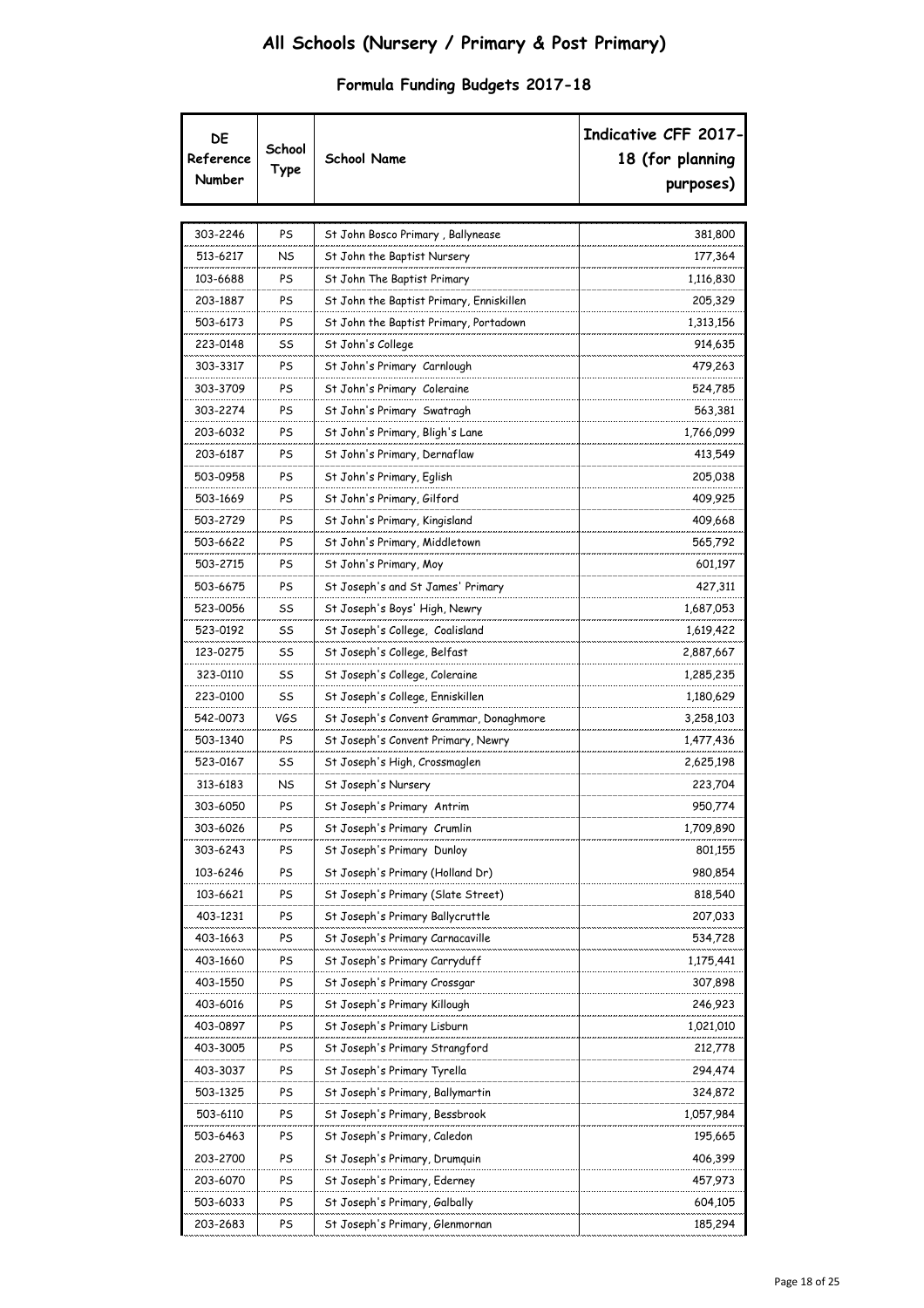|  |  |  | Formula Funding Budgets 2017-18 |
|--|--|--|---------------------------------|
|--|--|--|---------------------------------|

| DE<br>Reference<br>Number | School<br>Type | <b>School Name</b>                             | Indicative CFF 2017-<br>18 (for planning<br>purposes) |
|---------------------------|----------------|------------------------------------------------|-------------------------------------------------------|
|                           |                |                                                |                                                       |
| 503-6108                  | PS             | St Joseph's Primary, Killeenan                 | 370,436                                               |
| 203-6107                  | PS             | St Joseph's Primary, Lisnaskea                 | 331,785                                               |
| 503-1138                  | PS             | St Joseph's Primary, Madden                    | 417,775                                               |
| 503-1188                  | PS             | St Joseph's Primary, Meigh                     | 576,927                                               |
| 223-0131                  | SS             | St Joseph's Secondary, Londonderry             | 3,691,318                                             |
| 103-6565                  | PS             | St Kevin's Primary                             | 1,828,849                                             |
| 413-6481                  | NS             | St Kieran's Nursery                            | 198,982                                               |
| 403-6480                  | PS             | St Kieran's Primary                            | 1,359,305                                             |
| 323-0310                  | SS             | St Killian's College                           | 3,423,498                                             |
| 503-6130                  | PS             | St Laurence's Primary, Beleeks                 | 247,523                                               |
| 203-2684                  | PS             | St Lawrence's Primary, Fintona                 | 764,630                                               |
| 342-0010                  | VGS            | St Louis Grammar, Ballymena                    | 4,571,138                                             |
| 542-0045                  | <b>VGS</b>     | St Louis Grammar, Kilkeel                      | 2,492,228                                             |
| 123-0053                  | SS             | St Louise's Comprehensive College              | 6,583,431                                             |
| 413-6368                  | NS.            | St Luke's Nursery                              | 196,644                                               |
| 503-2624                  | PS             | St Mac Carten's Convent Primary                | 240,983                                               |
| 403-3007                  | PS             | St Macartan's Primary, Downpatrick             | 544,769                                               |
| 203-6659                  | PS             | St Macartan's Primary, Roslea                  | 382,659                                               |
| 303-6575                  | PS             | St Macnissi's Primary , Larne                  | 614,842                                               |
| 303-6139                  | PS             | St Macnissi's Primary N'Abbey                  | 541,091                                               |
| 303-0848                  | PS             | St Macnissius' Primary                         | 162,547                                               |
| 142-0030                  | <b>VGS</b>     | St Malachy's College, Belfast                  | 4,728,850                                             |
| 423-0211                  | SS             | St Malachy's High School                       | 4,023,534                                             |
| 513-6342                  | NS             | St Malachy's Nursery                           | 184,210                                               |
| 403-6148                  | PS             | St Malachy's Primary Bangor                    | 1,136,106                                             |
| 403-6454                  | PS             | St Malachy's Primary Castlewellan              | 1,026,470                                             |
| 403-1350                  | PS             | St Malachy's Primary Kilclief                  | 260,111                                               |
| 403-6036                  | PS             | St Malachy's Primary Kilcoo                    | 479,023                                               |
| 503-1133                  | PS             | St Malachy's Primary, Armagh                   | 643,115                                               |
| 503-0975                  | PS             | St Malachy's Primary, Ballymoyer               | 257,185                                               |
| 103-6466                  | PS             | St Malachy's Primary, Belfast                  | 1,248,049                                             |
| 503-6433                  | PS             | St Malachy's Primary, Carnagat                 | 975,522                                               |
| 503-6064                  | PS             | St Malachy's Primary, C'croppan                | 849,660                                               |
| 303-2297                  | PS             | St Malachy's Primary, Coleraine                | 672,702                                               |
| 503-6057                  | PS             | St Malachy's Primary, Drumullan                | 221,678                                               |
| 503-2306                  | PS             | St Malachy's Primary, Glencull                 | 219,560                                               |
| 113-6353                  | NS             | St Maria Goretti Nursery                       | 205,082                                               |
| 523-0135                  | SS             | St Mark's High, Warrenpoint                    | 3,447,263                                             |
| 113-6106                  | NS             | St Martin's Nursery                            | 192,665                                               |
| 203-6105                  | PS             | St Martin's Primary, Garrison                  | 314,728                                               |
| 203-6458                  | PS             | St Mary's Primary, Gortnaghey                  | 261,188                                               |
| 142-0021                  | VGS            | St Mary's Christian Brothers' Grammar, Belfast | 5,158,751                                             |
| 323-0142                  | SS             | St Mary's College, Ballymena                   | 1,310,109                                             |
| 223-0081                  | SS             | St Mary's College, Londonderry                 | 4,011,881                                             |
| 342-0080                  | VGS            | St Mary's Grammar, Magherafelt                 | 4,692,390                                             |
| 223-0085                  | SS             | St Mary's High School, Brollagh                | 526,485                                               |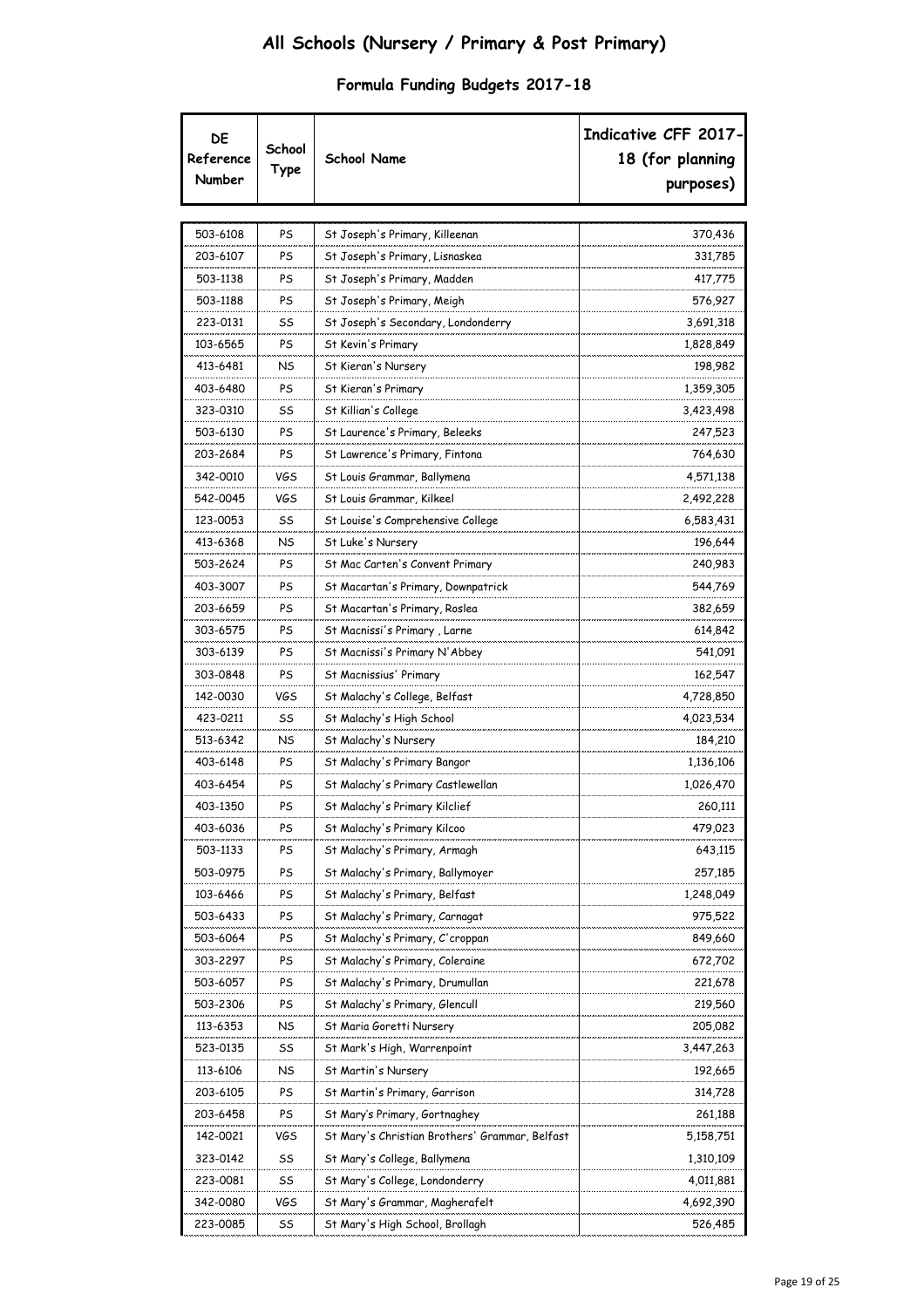| DE<br>Reference<br>Number | School<br>Type | <b>School Name</b>                  | Indicative CFF 2017-<br>18 (for planning<br>purposes) |
|---------------------------|----------------|-------------------------------------|-------------------------------------------------------|
| 423-0023                  | SS             | St Mary's High School, Downpatrick  | 1,881,975                                             |
| 223-0077                  | SS             | St Mary's High School, Limavady     | 2,580,114                                             |
| 523-0108                  | SS             | St Mary's High, Newry               | 2,517,660                                             |
| 113-6229                  | NS             | St Mary's Nursery                   | 188,924                                               |
| 303-2281                  | PS             | St Mary's Primary Bellaghy          | 582,442                                               |
| 303-0894                  | PS             | St Mary's Primary Cushendall        | 513,527                                               |
| 303-2273                  | PS             | St Mary's Primary Draperstown       | 624,554                                               |
| 303-6039                  | PS             | St Mary's Primary Glenview          | 695,408                                               |
| 303-2275                  | PS             | St Mary's Primary Greenlough        | 550,088                                               |
| 303-0588                  | PS             | St Mary's Primary Rathlin           | 116,406                                               |
| 103-6388                  | PS             | St Mary's Primary (St Pauls Cavan.) | 678,639                                               |
| 403-1673                  | PS             | St Mary's Primary Ardglass          | 279,900                                               |
| 403-1662                  | PS             | St Mary's Primary Comber            | 263,904                                               |
| 403-3036                  | PS             | St Mary's Primary Killyleagh        | 305,744                                               |
| 403-6428                  | PS             | St Mary's Primary Kircubbin         | 444,952                                               |
| 403-6635                  | PS             | St Mary's Primary Newcastle         | 1,101,368                                             |
| 403-6530                  | PS             | St Mary's Primary Portaferry        | 562,733                                               |
| 303-0621                  | PS             | St Mary's Primary Portglenone       | 643,901                                               |
| 403-1672                  | PS             | St Mary's Primary Saintfield        | 228,163                                               |
| 203-2294                  | PS             | St Mary's Primary, Altinure         | 480,781                                               |
| 403-3002                  | PS             | St Mary's Primary, Aughlisnafin     | 483,703                                               |
| 503-6363                  | PS             | St Mary's Primary, Aughnacloy       | 367,072                                               |
| 503-2735                  | PS             | St Mary's Primary, Ballygawley      | 378,033                                               |
| 503-6043                  | PS             | St Mary's Primary, Banbridge        | 1,371,337                                             |
| 503-1695                  | PS             | St Mary's Primary, Barr             | 452,472                                               |
| 203-1876                  | PS             | St Mary's Primary, Brookeborough    | 250,301                                               |
| 503-2734                  | PS             | St Mary's Primary, Cabra            | 591,454                                               |
| 203-6095                  | PS             | St Mary's Primary, Cloughcor        | 528,409                                               |
| 503-3011                  | PS             | St Mary's Primary, Dechomet         | 296,522                                               |
| 503-6006                  | PS             | St Mary's Primary, Derrymore        | 463,117                                               |
| 503-6009                  | PS             | St Mary's Primary, Derrytrasna      | 344,640                                               |
| 503-2699                  | PS             | St Mary's Primary, Dunamore         | 543,298                                               |
| 503-2736                  | PS             | St Mary's Primary, Fivemiletown     | 147,943                                               |
| 503-6001                  | PS             | St Mary's Primary, Glassdrumman     | 176,400                                               |
| 503-1172                  | PS             | St Mary's Primary, Granemore        | 588,313                                               |
| 203-1884                  | PS             | St Mary's Primary, Killesher        | 302,121                                               |
| 203-2607                  | PS             | St Mary's Primary, Killyclogher     | 1,034,600                                             |
| 503-2592                  | PS             | St Mary's Primary, Lisbuoy          | 286,131                                               |
| 503-1164                  | PS             | St Mary's Primary, Maghery          | 238,601                                               |
| 203-1895                  | PS             | St Mary's Primary, Maguiresbridge   | 352,522                                               |
| 503-6087                  | PS             | St Mary's Primary, Mullaghbawn      | 829,534                                               |
| 203-1890                  | PS             | St Mary's Primary, Mullymesker      | 418,753                                               |
| 203-1869                  | PS             | St Mary's Primary, Newtownbutler    | 547,236                                               |
| 503-6118                  | PS             | St Mary's Primary, Pomeroy          | 563,287                                               |
| 503-3004                  | PS             | St Mary's Primary, Rathfriland      | 406,043                                               |
| 503-2692                  | PS             | St Mary's Primary, Stewartstown     | 323,836                                               |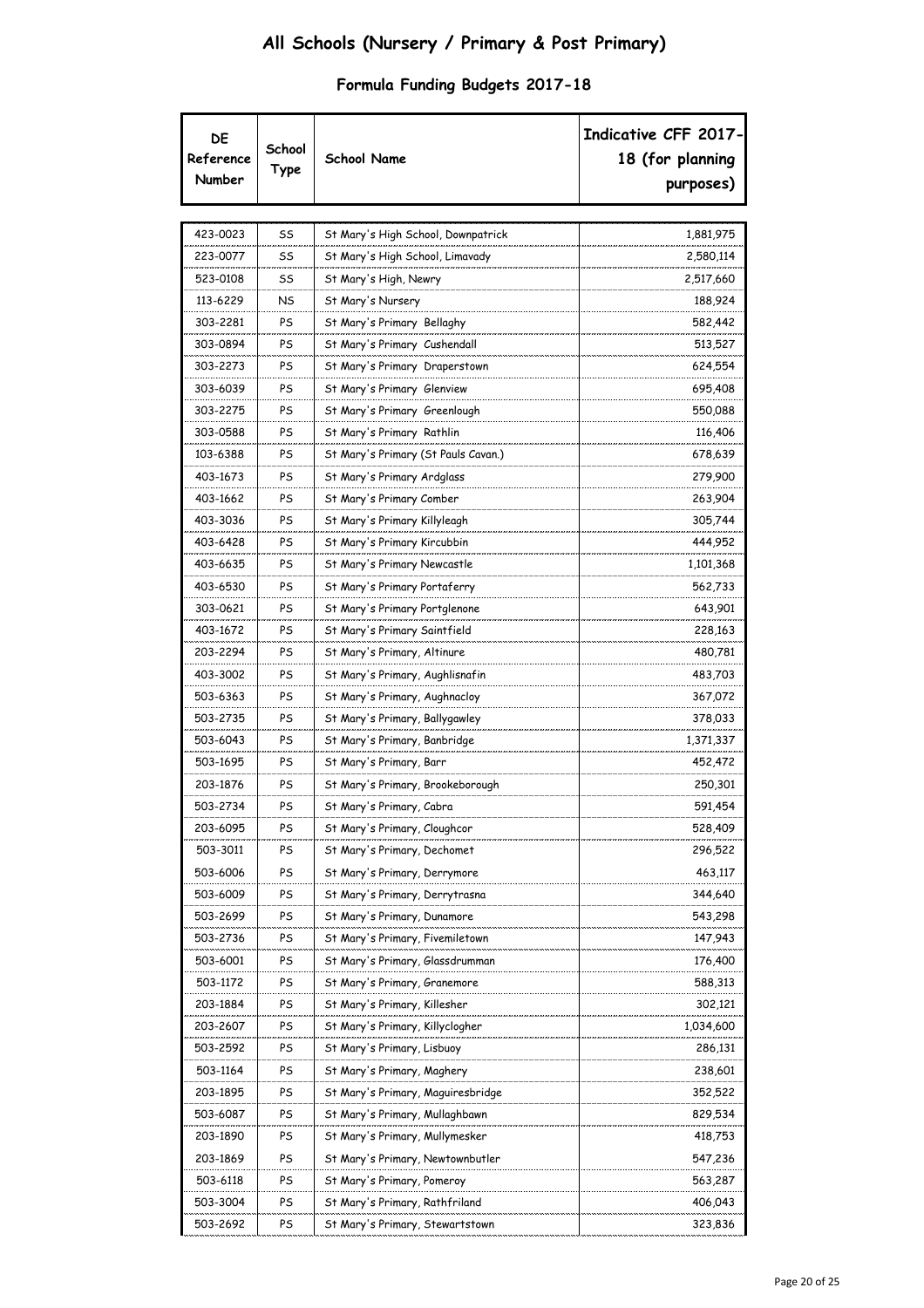| DE<br>Reference<br>Number | School<br>Type | <b>School Name</b>                       | Indicative CFF 2017-<br>18 (for planning<br>purposes) |
|---------------------------|----------------|------------------------------------------|-------------------------------------------------------|
| 203-6696                  | PS             | St Mary's Primary, Strabane              | 2,113,234                                             |
| 203-6181                  | PS             | St Mary's Primary, Teemore               | 322,274                                               |
| 223-0109                  | SS             | St Mary's Secondary School, Irvinestown  | 709,652                                               |
| 103-6048                  | PS             | St Mary's Star of the Sea Primary        | 503,869                                               |
| 203-6356                  | PS             | St Mary's, Tempo No 2 Primary            | 388,935                                               |
| 303-6046                  | PS             | St Mary's-on-The-Hill Primary            | 981,645                                               |
| 103-6505                  | PS             | St Matthew's Primary, Belfast            | 1,024,630                                             |
| 203-2612                  | PS             | St Matthew's Primary, Garvaghey          | 158,298                                               |
| 203-2286                  | PS             | St Matthew's Primary, Limavady           | 312,752                                               |
| 503-1653                  | PS             | St Matthew's Primary, Magheramayo        | 272,110                                               |
| 242-0043                  | VGS            | St Michael's College, Enniskillen        | 3,093,545                                             |
| 113-6315                  | NS             | St Michael's Nursery                     | 171,832                                               |
| 103-6140                  | PS             | St Michael's Primary, Belfast            | 1,083,566                                             |
| 503-1166                  | PS             | St Michael's Primary, Clady              | 200,856                                               |
| 503-3006                  | PS             | St Michael's Primary, Finnis             | 266,352                                               |
| 503-1070                  | PS             | St Michael's Primary, N'hamilton         | 290,725                                               |
| 203-6090                  | PS             | St Naile's Primary, Kinawley             | 326,603                                               |
| 403-6113                  | PS             | St Nicholas' Primary, Ardglass           | 442,993                                               |
| 303-6563                  | PS             | St Nicholas' Primary, Carrickfergus      | 532,909                                               |
| 203-1880                  | PS             | St Ninnidh's Primary, Derrylin           | 424,703                                               |
| 303-0719                  | PS             | St Olcan's Primary                       | 270,302                                               |
| 113-6383                  | NS             | St Oliver Plunkett Nursery               | 194,322                                               |
| 203-6143                  | PS             | St Oliver Plunkett Primary Strathfoyle   | 714,262                                               |
| 303-3303                  | PS             | St Oliver Plunkett Primary, Antrim       | 624,345                                               |
| 103-6602                  | PS             | St Oliver Plunkett Primary, Belfast      | 1,930,758                                             |
| 203-6291                  | PS             | St Oliver Plunkett Primary, Beragh       | 349,881                                               |
| 503-6180                  | PS             | St Oliver Plunkett's Primary, Ballyhegan | 360,230                                               |
| 503-0972                  | PS             | St Oliver Plunkett's Primary, Forkhill   | 445,113                                               |
| 503-1135                  | PS             | St Olivers' Primary Carrickravaddy       | 217,609                                               |
| 542-0304                  | VGS            | St Patrick's Academy, Dungannon          | 5,763,247                                             |
| 223-0122                  | SS             | St Patricks & St Brigids High College    | 2,088,576                                             |
| 303-6559                  | PS             | St Patrick's & St Brigid's Primary       | 964,863                                               |
| 303-2285                  | PS             | St Patrick's & St Joseph's Fed. Primary  | 505,667                                               |
| 423-0165                  | SS             | St Patrick's Academy, Lisburn            | 1,849,303                                             |
| 323-0084                  | SS             | St Patrick's College Ballymena           | 2,446,563                                             |
| 323-0234                  | SS             | St Patrick's College Maghera             | 5,391,633                                             |
| 523-0076                  | SS             | St Patrick's College, Banbridge          | 1,477,640                                             |
| 123-0026                  | SS             | St Patrick's College, Belfast            | 3,048,941                                             |
| 523-0293                  | SS             | St Patrick's College, Dungannon          | 2,623,679                                             |
| 223-0144                  | SS             | St Patrick's College, Dungiven           | 1,195,725                                             |
| 542-0268                  | VGS            | St Patrick's Grammar, Armagh             | 4,288,081                                             |
| 442-0088                  | VGS            | St Patrick's Grammar, Downpatrick        | 3,111,233                                             |
| 523-0187                  | SS             | St Patrick's High, Keady                 | 4,380,029                                             |
| 103-6698                  | PS             | St Patrick's Primary                     | 1,808,169                                             |
| 303-6131                  | PS             | St Patrick's Primary Glenariffe          | 353,189                                               |
| 303-6154                  | PS             | St Patrick's Primary Loughgiel           | 564,311                                               |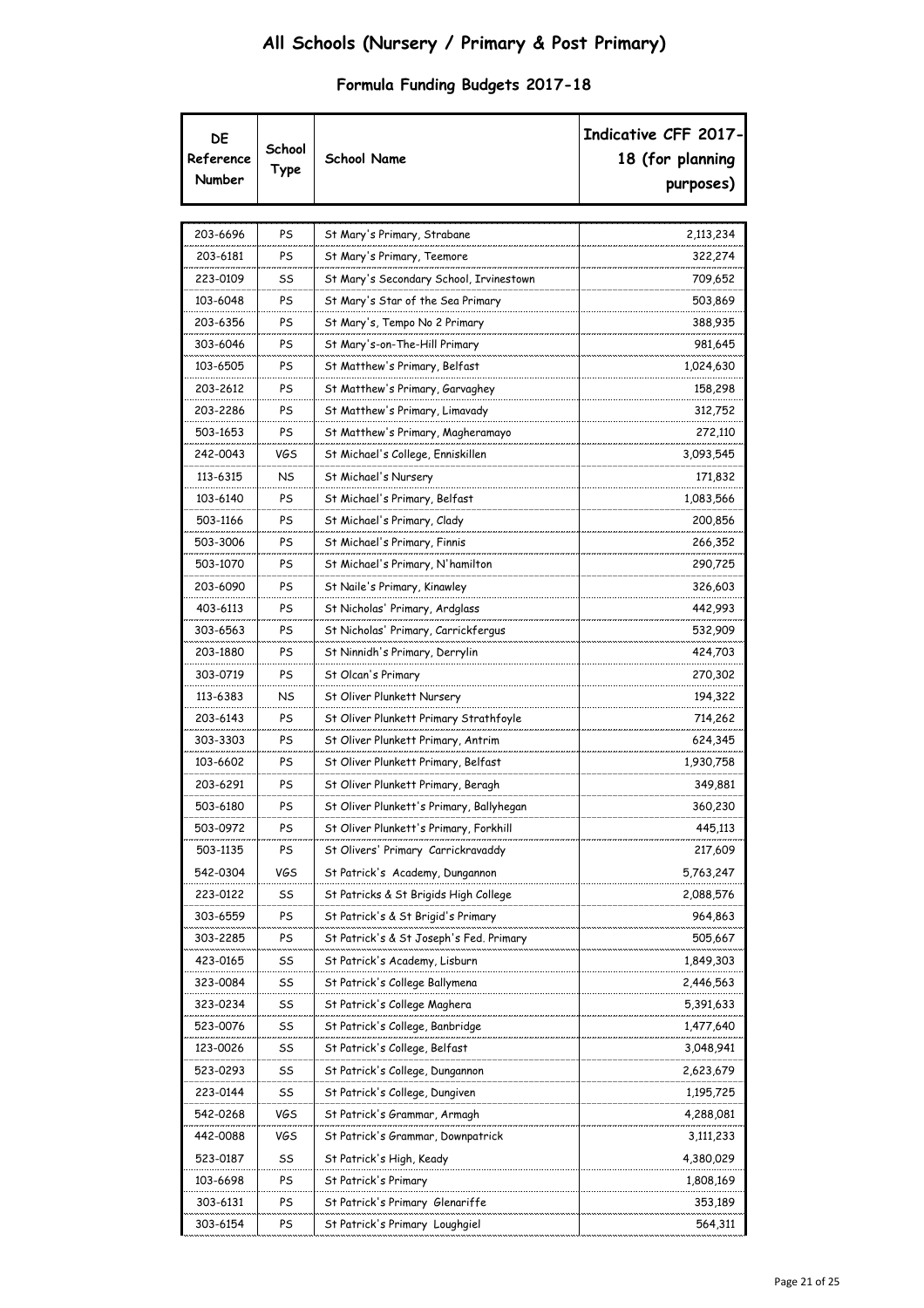| DE<br>Reference<br>Number | School<br>Type | <b>School Name</b>                   | Indicative CFF 2017-<br>18 (for planning<br>purposes) |
|---------------------------|----------------|--------------------------------------|-------------------------------------------------------|
| 303-3320                  | PS             | St Patrick's Primary Rasharkin       | 680,084                                               |
| 403-1665                  | PS             | St Patrick's Primary Ballynahinch    | 784,606                                               |
| 403-1671                  | PS             | St Patrick's Primary Castlewellan    | 245,493                                               |
| 403-1628                  | PS             | St Patrick's Primary Holywood        | 788,351                                               |
| 403-3028                  | PS             | St Patrick's Primary Portaferry      | 359,376                                               |
| 303-0547                  | PS             | St Patrick's Primary Portrush        | 301,846                                               |
| 403-1526                  | PS             | St Patrick's Primary Saul            | 520,119                                               |
| 503-1168                  | PS             | St Patrick's Primary, Aghacommon     | 668,272                                               |
| 503-6047                  | PS             | St Patrick's Primary, Annaghmore     | 679,744                                               |
| 503-1183                  | PS             | St Patrick's Primary, Armagh         | 1,391,917                                             |
| 503-2697                  | PS             | St Patrick's Primary, Aughadarragh   | 277,325                                               |
| 503-3025                  | PS             | St Patrick's Primary, Ballymaghery   | 855,307                                               |
| 203-6094                  | PS             | St Patrick's Primary, Castlederg     | 877,546                                               |
| 503-1148                  | PS             | St Patrick's Primary, Crossmaglen    | 1,230,069                                             |
| 503-6099                  | PS             | St Patrick's Primary, Cullyhanna     | 689,735                                               |
| 203-1874                  | PS             | St Patrick's Primary, Derrygonnelly  | 385,777                                               |
| 503-3324                  | PS             | St Patrick's Primary, Derrynaseer    | 339,772                                               |
| 503-2678                  | PS             | St Patrick's Primary, Donaghmore     | 593,552                                               |
| 203-6387                  | PS             | St Patrick's Primary, Donemana       | 178,073                                               |
| 503-6605                  | PS             | St Patrick's Primary, Drumgreenagh   | 271,079                                               |
| 503-6504                  | PS             | St Patrick's Primary, Dungannon      | 2,925,058                                             |
| 203-2705                  | PS             | St Patrick's Primary, Eskra          | 338,866                                               |
| 203-2676                  | PS             | St Patrick's Primary, Gortin         | 294,151                                               |
| 403-6455                  | PS             | St Patrick's Primary, Legamaddy      | 444,126                                               |
| 503-6031                  | PS             | St Patrick's Primary, Loup           | 476,997                                               |
| 503-1667                  | PS             | St Patrick's Primary, Maralin        | 421,110                                               |
| 503-1697                  | PS             | St Patrick's Primary, Mayobridge     | 1,010,389                                             |
| 503-6120                  | PS             | St Patrick's Primary, Moneymore      | 310,531                                               |
| 203-1828                  | PS             | St Patrick's Primary, Mullanaskea    | 565,983                                               |
| 503-2717                  | PS             | St Patrick's Primary, Mullinahoe     | 634,295                                               |
| 503-1158                  | PS             | St Patrick's Primary, Newry          | 1,357,852                                             |
| 203-6008                  | PS             | St Patrick's Primary, Newtownstewart | 461,127                                               |
| 203-6581                  | PS             | St Patrick's Primary, Pennyburn      | 2,331,641                                             |
| 323-0151                  | SS             | St Paul's College                    | 1,272,899                                             |
| 523-0157                  | SS             | St Paul's High, Bessbrook            | 6,598,055                                             |
| 303-6683                  | PS             | St Paul's Primary, Ahoghill          | 260,360                                               |
| 103-6624                  | PS             | St Paul's Primary, Belfast           | 1,179,128                                             |
| 503-3003                  | PS             | St Paul's Primary, Cabra             | 287,876                                               |
| 203-1898                  | PS             | St Paul's Primary, Irvinestown       | 664,391                                               |
| 203-6227                  | PS             | St Paul's Primary, Slievemore        | 627,879                                               |
| 203-6085                  | PS             | St Peter's & St Paul's Primary       | 194,630                                               |
| 113-6340                  | NS             | St Peter's Nursery                   | 217,290                                               |
| 103-6620                  | PS             | St Peter's Primary, Belfast          | 1,075,586                                             |
| 503-1176                  | PS             | St Peter's Primary, Cloughreagh      | 1,005,028                                             |
| 503-6595                  | PS             | St Peter's Primary, Collegelands     | 457,966                                               |
| 503-2703                  | PS             | St Peters' Primary, Moortown         | 578,371                                               |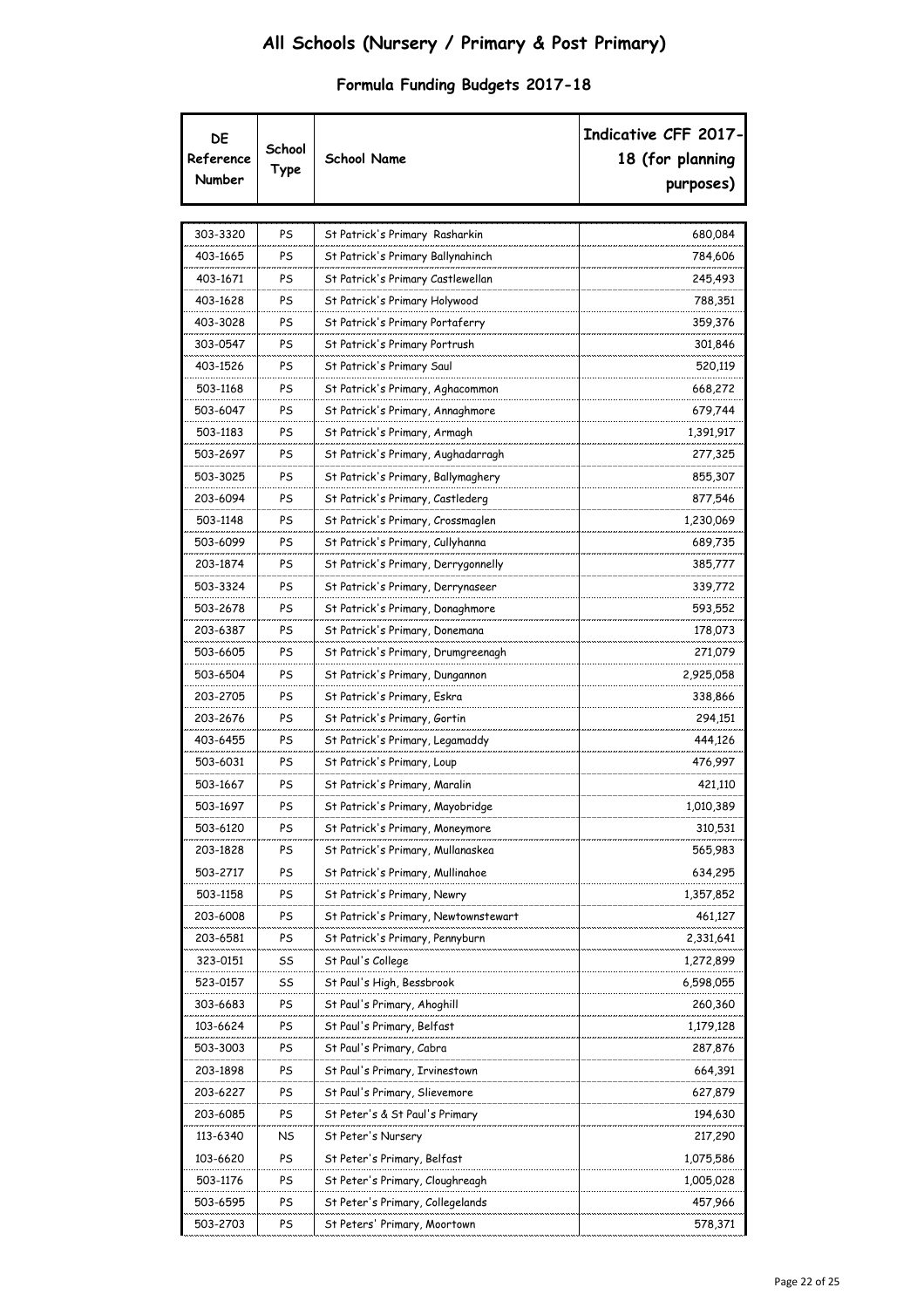|  |  |  | Formula Funding Budgets 2017-18 |
|--|--|--|---------------------------------|
|--|--|--|---------------------------------|

| DE<br>Reference<br>Number | School<br>Type | <b>School Name</b>                | Indicative CFF 2017-<br>18 (for planning<br>purposes) |
|---------------------------|----------------|-----------------------------------|-------------------------------------------------------|
|                           |                |                                   |                                                       |
| 203-6097                  | PS             | St Peter's Primary, Plumbridge    | 287,327                                               |
| 323-0168                  | SS             | St Pius X College                 | 3,839,853                                             |
| 542-0314                  | <b>VGS</b>     | St Ronan's College                | 6,268,952                                             |
| 203-1901                  | PS             | St Ronan's Primary, Lisnaskea     | 934,722                                               |
| 503-6409                  | PS             | St Ronan's Primary, Newry         | 1,046,826                                             |
| 123-0130                  | SS             | St Rose's High School             | 1,344,695                                             |
| 203-6153                  | PS             | St Scire's Primary, Trillick      | 383,581                                               |
| 113-6314                  | NS             | St Teresa's Nursery               | 191,313                                               |
| 103-6589                  | PS             | St Teresa's Primary, Belfast      | 1,415,321                                             |
| 203-2731                  | PS             | St Teresa's Primary, Loughmacrory | 467,659                                               |
| 503-1160                  | PS             | St Teresa's Primary, Lurgan       | 570,983                                               |
| 503-1107                  | PS             | St Teresa's Primary, Tullyherron  | 193,582                                               |
| 203-6459                  | PS             | St Theresa's Primary, Glebe       | 363,324                                               |
| 103-6132                  | PS             | St Therese of Lisieux Primary     | 1,139,779                                             |
| 413-6606                  | NS             | St Therese's Nursery              | 192,371                                               |
| 203-6461                  | PS             | St Therese's Primary, Lenamore    | 1,188,758                                             |
| 203-1868                  | PS             | St Tierney's Primary, Roslea      | 376,196                                               |
| 303-2185                  | PS             | St Trea's Primary                 | 364,493                                               |
| 103-6042                  | PS             | St Vincent De Paul Primary        | 913,781                                               |
| 111-6157                  | NS             | Stanhope Nursery                  | 187,464                                               |
| 203-6084                  | PS             | Steelstown Primary                | 1,194,817                                             |
| 311-6167                  | NS             | Steeple Nursery                   | 331,524                                               |
| 501-2643                  | PS             | Stewartstown Primary              | 211,424                                               |
| 241-0311                  | GS             | Strabane Academy                  | 2,434,739                                             |
| 201-2708                  | PS             | Strabane Primary                  | 804,227                                               |
| 301-0570                  | PS             | Straid Primary                    | 237,398                                               |
| 301-0804                  | PS             | Straidbilly Primary               | 338,020                                               |
| 301-0879                  | PS             | Straidhavern Primary              | 217,773                                               |
| 101-0252                  | PS             | Strandtown Primary                | 2,367,321                                             |
| 426-0295                  | GMIS           | Strangford Integrated College     | 2,831,729                                             |
| 101-0324                  | PS             | Stranmillis Primary               | 1,193,212                                             |
| 142-0089                  | VGS            | Strathearn School, Belfast        | 3,478,402                                             |
| 211-6232                  | NS.            | Strathfoyle Nursery               | 171,855                                               |
| 442-0044                  | VGS            | Sullivan Upper School, Holywood   | 4,788,033                                             |
| 311-6150                  | NS             | Sunnylands Nursery                | 217,830                                               |
| 301-0860                  | PS             | Sunnylands Primary                | 578,360                                               |
| 521-0143                  | SS             | Tandragee Junior High             | 1,277,881                                             |
| 511-6640                  | NS             | Tandragee Nursery                 | 196,730                                               |
| 501-1116                  | PS             | Tandragee Primary                 | 895,479                                               |
| 503-1103                  | PS             | Tannaghmore Primary               | 1,696,226                                             |
| 203-1863                  | PS             | Tattygar Primary                  | 284,294                                               |
| 101-0301                  | PS             | Taughmonagh Primary               | 820,799                                               |
| 301-6014                  | PS             | Templepatrick Primary             | 1,104,153                                             |
| 201-6102                  | PS             | Tempo No 1 Primary                | 334,384                                               |
| 203-2287                  | PS             | Termoncanice Primary              | 1,423,134                                             |
| 211-6023                  | NS             | The Academy Nursery               | 196,613                                               |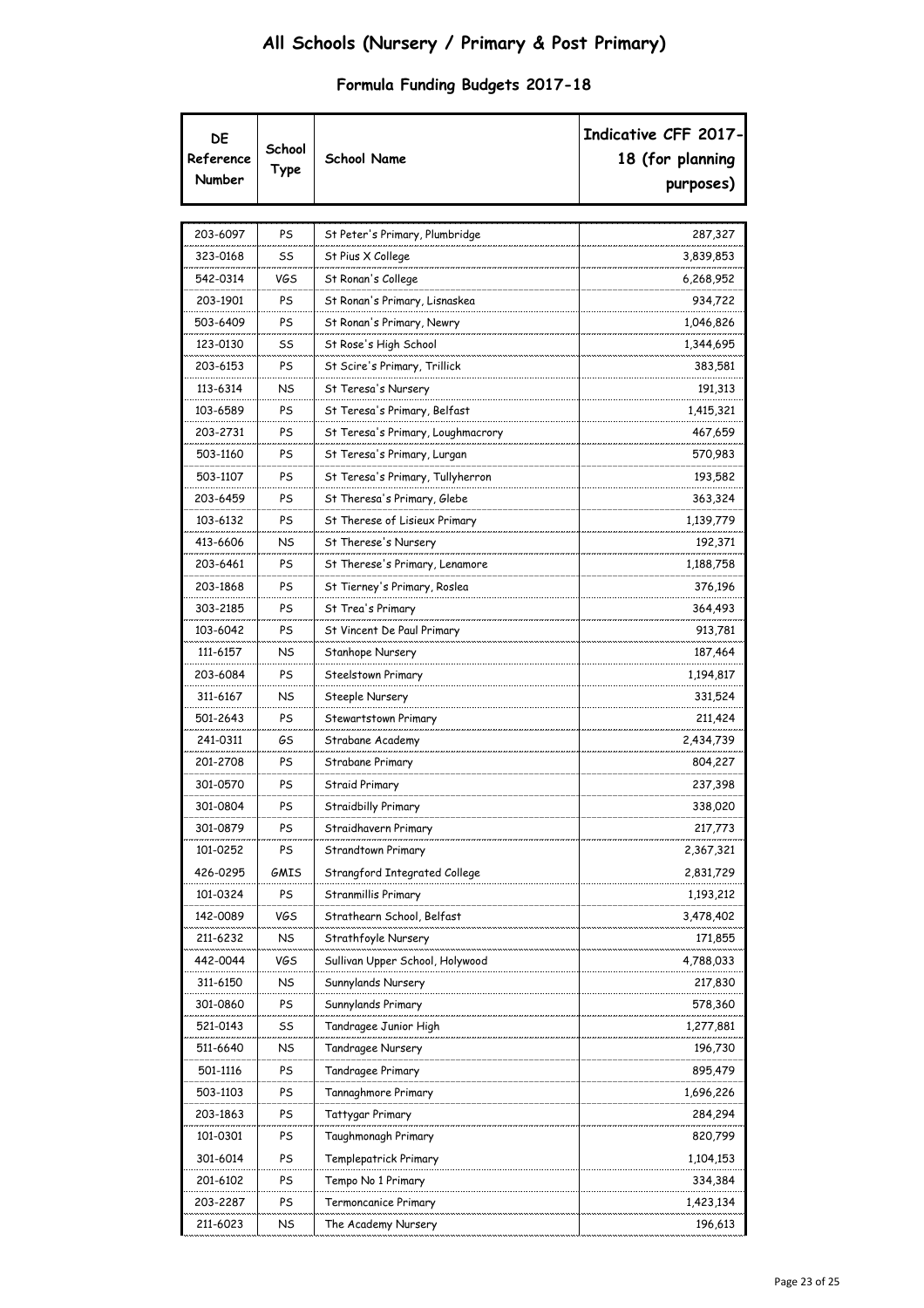| DE<br>Reference<br>Number | School<br>Type | <b>School Name</b>                       | Indicative CFF 2017-<br>18 (for planning<br>purposes) |
|---------------------------|----------------|------------------------------------------|-------------------------------------------------------|
|                           |                |                                          |                                                       |
| 501-1115                  | PS             | The Armstrong Primary                    | 1,378,943                                             |
| 113-6603                  | NS             | The Cathedral Nursery                    | 209,762                                               |
| 501-6079                  | PS             | The Cope Primary                         | 350,187                                               |
| 301-0826                  | PS             | The Diamond Primary                      | 407,949                                               |
| 504-6241                  | PS             | The Drelincourt Primary                  | 178,937                                               |
| 421-0029                  | SS             | The High School Ballynahinch             | 866,839                                               |
| 301-6264                  | PS             | The Irish Society's Primary              | 765,508                                               |
| 142-0027                  | <b>VGS</b>     | The Royal Belfast Academical Institution | 4,571,389                                             |
| 542-0263                  | VGS            | The Royal School, Armagh                 | 3,124,176                                             |
| 542-0260                  | VGS            | The Royal School, Dungannon              | 2,722,232                                             |
| 301-0779                  | PS             | The Thompson Primary                     | 503,403                                               |
| 242-0052                  | VGS            | Thornhill College, Londonderry           | 6,107,633                                             |
| 301-0404                  | PS             | <b>Tildarg Primary</b>                   | 273,435                                               |
| 303-3304                  | PS             | Tir-na-nog Primary                       | 136,200                                               |
| 301-2233                  | PS             | Tobermore Primary                        | 204,701                                               |
| 401-0885                  | PS             | Tonagh Primary                           | 699,980                                               |
| 301-3332                  | PS             | Toreagh Primary                          | 342,944                                               |
| 401-6111                  | PS             | <b>Towerview Primary</b>                 | 1,048,196                                             |
| 211-6348                  | NS             | Trench Road Nursery                      | 185,352                                               |
| 411-6175                  | NS             | Trinity Nursery                          | 180,308                                               |
| 111-0025                  | NS             | Tudor Lodge Nursery                      | 204,016                                               |
| 401-3038                  | PS             | Tullycarnet Primary                      | 235,419                                               |
| 501-1190                  | PS             | Tullygally Primary                       | 674,992                                               |
| 203-2603                  | PS             | <b>Tummery Primary</b>                   | 202,741                                               |
| 326-0299                  | GMIS           | Ulidia Integrated College                | 2,582,922                                             |
| 301-0850                  | PS             | Upper Ballyboley Primary                 | 177,523                                               |
| 142-0264                  | VGS            | Victoria College, Belfast                | 3,933,872                                             |
| 111-6011                  | <b>NS</b>      | Victoria Nursery                         | 113,970                                               |
| 101-6655                  | PS             | Victoria Park Primary                    | 1,162,950                                             |
| 401-1488                  | PS             | Victoria Primary (Ballyhalbert)          | 432,849                                               |
| 401-1646                  | PS             | Victoria Primary (Newtownards)           | 1,496,669                                             |
| 301-3330                  | PS             | Victoria Primary, Carrickfergus          | 1,172,924                                             |
| 501-2657                  | PS             | <b>Walker Memorial Primary</b>           | 239,992                                               |
| 442-0051                  | VGS            | Wallace High School, Lisburn             | 5,002,734                                             |
| 501-1598                  | PS             | Waringstown Primary                      | 1,066,737                                             |
| 141-0270                  | GS             | Wellington College                       | 3,120,512                                             |
| 401-6083                  | PS             | <b>Westwinds Primary</b>                 | 681,658                                               |
| 101-6532                  | PS             | Wheatfield Primary                       | 594,165                                               |
| 301-0846                  | PS             | Whiteabbey Primary                       | 1,023,328                                             |
| 301-0874                  | PS             | Whitehead Primary                        | 1,115,645                                             |
| 301-0827                  | PS             | Whitehouse Primary                       | 1,319,843                                             |
| 301-0842                  | PS             | William Pinkerton Memorial Primary       | 324,995                                               |
| 506-6554                  | GMIP           | Windmill Integrated Primary              | 832,450                                               |
| 501-6451                  | PS             | Windsor Hill Primary                     | 719,456                                               |
| 301-0696                  | PS             | Woodburn Primary                         | 532,998                                               |
| 301-6225                  | PS             | <b>Woodlawn Primary</b>                  | 771,386                                               |